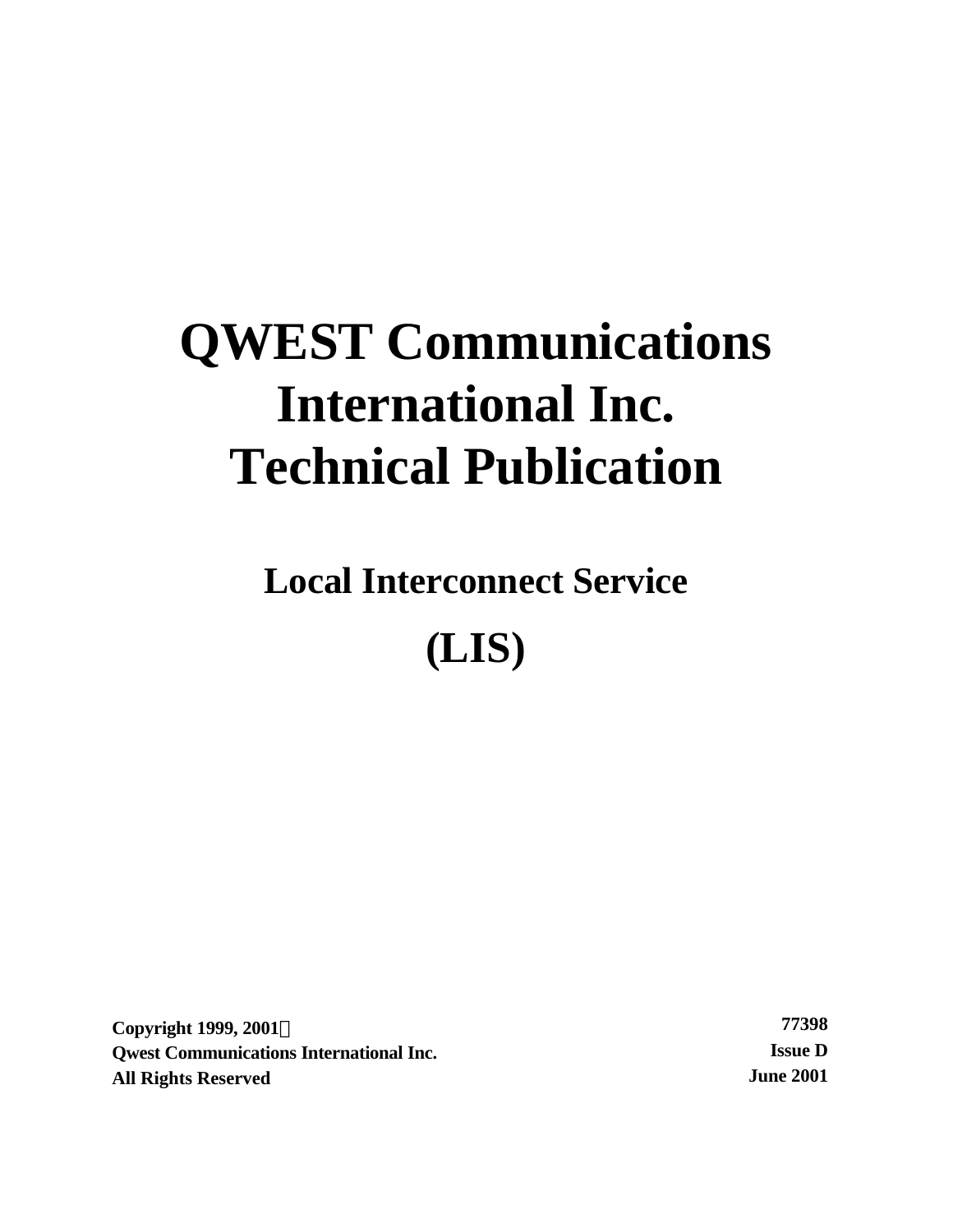#### NOTICE

This publication provides technical information about Local Interconnection Service (LIS) available from Qwest. LIS is used to connect a facilities-based CLEC to Qwest's network for the exchange of local traffic.

Qwest Communications International Inc. reserves the right to revise this document for any reason, including but not limited to, conformity with standards promulgated by various governmental or regulatory agencies; utilization of advances in the state of the technical arts; or to reflect changes in the design of equipment, techniques, or procedures described or referred to herein.

Liability to anyone arising out of use or reliance upon any information set forth herein is expressly disclaimed, and no representation or warranties, expressed or implied, are made with respect to the accuracy or utility of any information set forth herein.

This document is not to be construed as a suggestion to any manufacturer to modify or change any of its products, nor does this publication represent any commitment by Qwest Communications International Inc. to purchase any specific products. Further, conformance to this publication does not constitute a guarantee of a given supplier's equipment and/or its associated documentation.

Ordering information for Qwest Publications can be obtained from the Reference Section of this document.

If further information is required, please contact:

Qwest Communications International Inc. Manager – New Services Planning 700 W. Mineral Ave. MN-F15.15 Littleton, CO 80120 (303) 707-7107 (303) 707-9497 Fax # E-mail: jhsmit2@qwest.com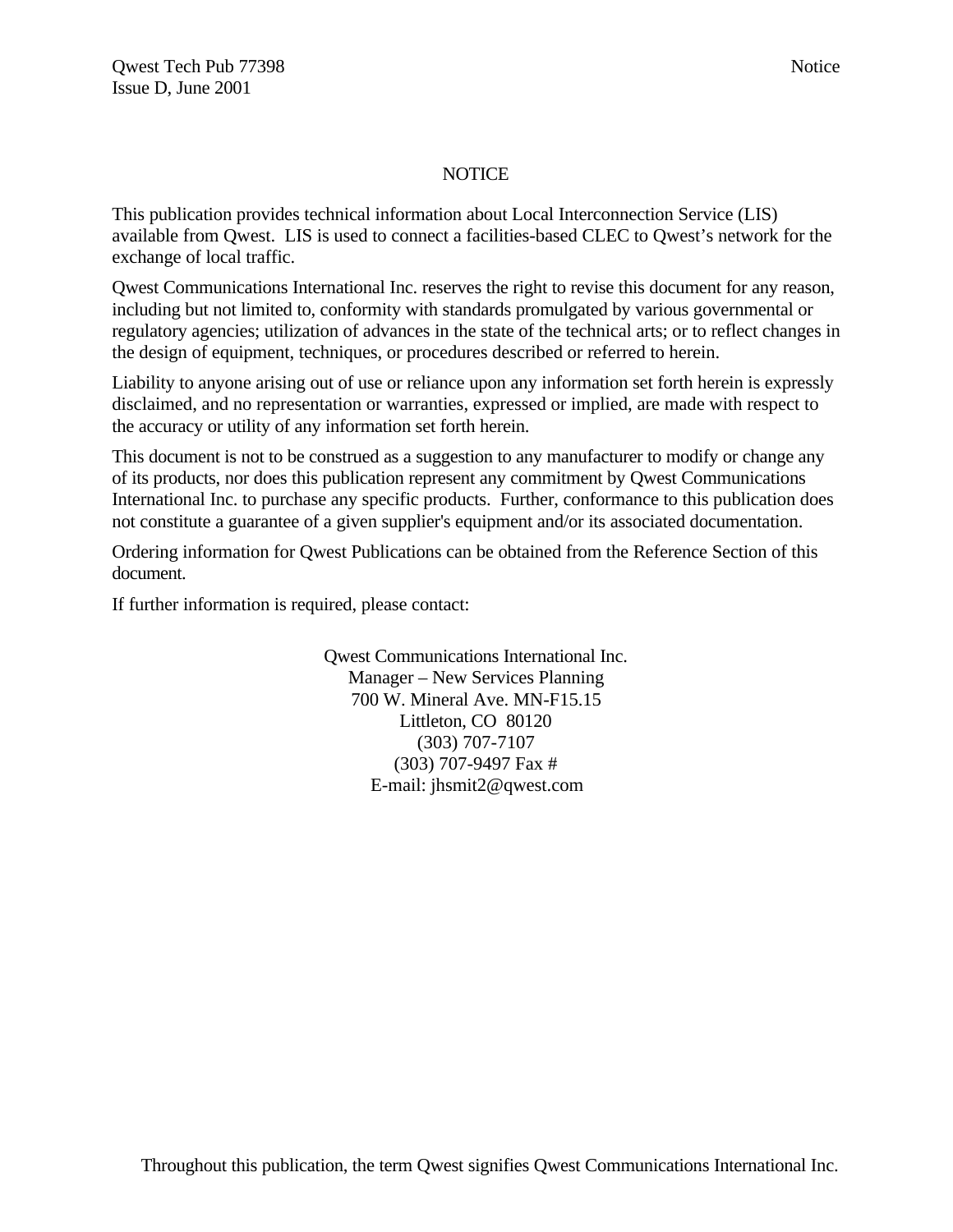# COMMENTS for PUB 77398 PLEASE TEAR OUT AND SEND YOUR COMMENTS/SUGGESTIONS TO:

Qwest Corporation Manager – New Services Planning 700 W. Mineral Ave. MN-F15.15 Littleton, CO 80120 (303) 707-7107 (303) 707-9497 Fax # E-mail: jhsmit2@qwest.com

Information from you helps us to improve our Publications. Please take a few moments to answer the following questions and return to the above address.

| Was this Publication valuable to you in understanding  |      |       |
|--------------------------------------------------------|------|-------|
| the technical parameters of our service?               | YES. | NO.   |
| Was the information accurate and up-to-date?           | YES. | NO.   |
| Was the information easily understood?                 | YES  | NO –  |
| Were the contents logically sequenced?                 | YES  | NO 11 |
| Were the tables and figures understandable and helpful | YES. | NO.   |
| Were the pages legible?                                | YES. | NO.   |

If you answered NO to any of the questions and/or if you have any other comments or suggestions, please explain:

\_\_\_\_\_\_\_\_\_\_\_\_\_\_\_\_\_\_\_\_\_\_\_\_\_\_\_\_\_\_\_\_\_\_\_\_\_\_\_\_\_\_\_\_\_\_\_\_\_\_\_\_\_\_\_\_\_\_\_\_\_\_\_\_\_\_\_\_\_\_\_\_\_\_\_\_\_ \_\_\_\_\_\_\_\_\_\_\_\_\_\_\_\_\_\_\_\_\_\_\_\_\_\_\_\_\_\_\_\_\_\_\_\_\_\_\_\_\_\_\_\_\_\_\_\_\_\_\_\_\_\_\_\_\_\_\_\_\_\_\_\_\_\_\_\_\_\_\_\_\_\_\_\_\_ \_\_\_\_\_\_\_\_\_\_\_\_\_\_\_\_\_\_\_\_\_\_\_\_\_\_\_\_\_\_\_\_\_\_\_\_\_\_\_\_\_\_\_\_\_\_\_\_\_\_\_\_\_\_\_\_\_\_\_\_\_\_\_\_\_\_\_\_\_\_\_\_\_\_\_\_\_

| (Attach additional sheet, if necessary) |  |  |
|-----------------------------------------|--|--|
|                                         |  |  |
|                                         |  |  |
|                                         |  |  |
|                                         |  |  |
|                                         |  |  |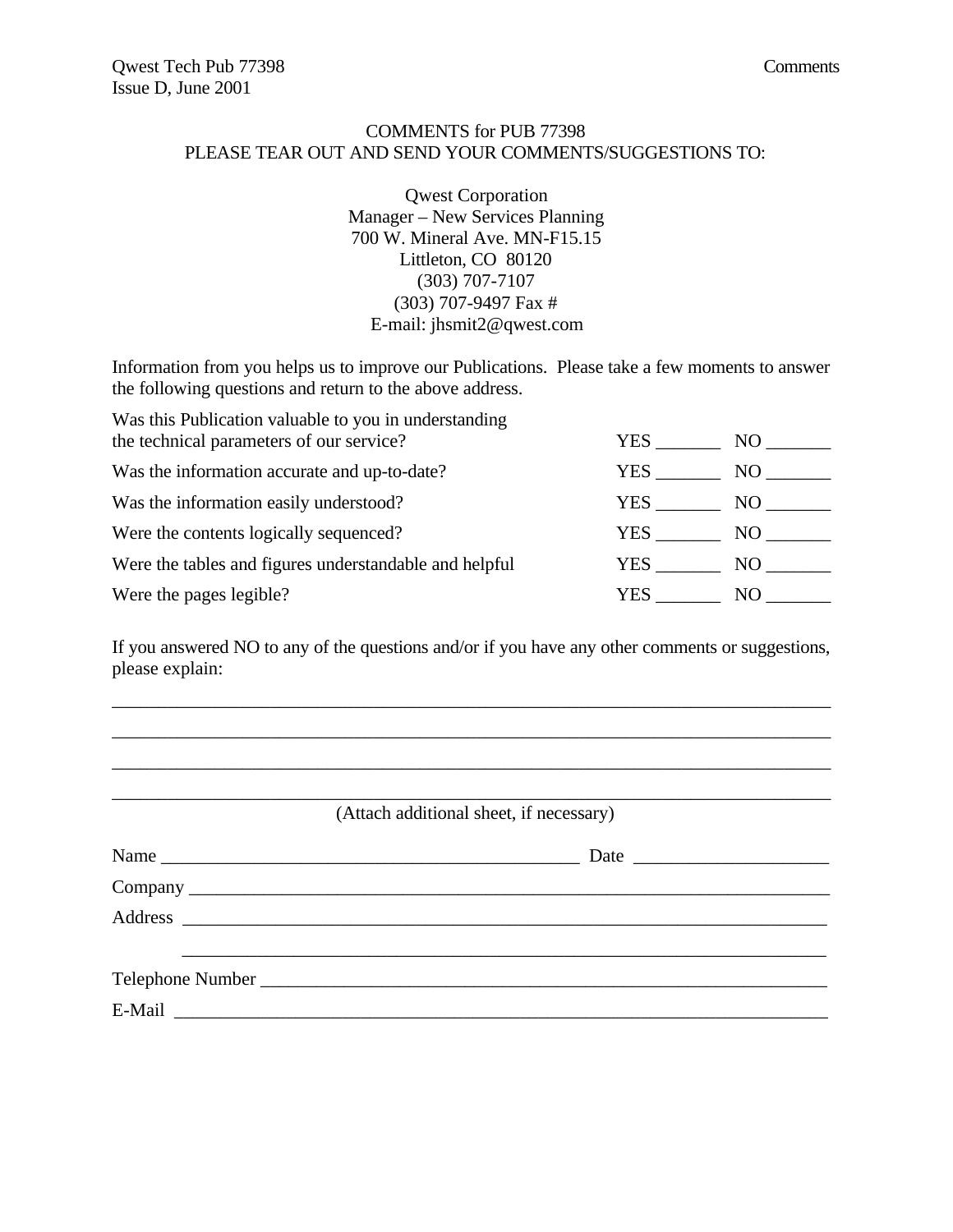# **Chapter and Section**

# Page

| 1. |     |       |                                                                      |
|----|-----|-------|----------------------------------------------------------------------|
|    | 1.1 |       |                                                                      |
|    | 1.2 |       |                                                                      |
|    | 1.3 |       |                                                                      |
|    | 1.4 |       |                                                                      |
| 2. |     |       |                                                                      |
|    | 2.1 |       |                                                                      |
|    | 2.2 |       |                                                                      |
|    |     | 2.3.1 |                                                                      |
|    |     | 2.3.2 |                                                                      |
|    |     | 2.3.3 |                                                                      |
|    |     | 2.3.4 |                                                                      |
|    | 2.4 |       | Signaling System 7 Network Interconnection For Call Setup  2-6       |
|    | 2.5 |       |                                                                      |
|    |     | 2.5.1 |                                                                      |
|    |     | 2.5.2 |                                                                      |
|    |     | 2.5.3 |                                                                      |
|    |     | 2.5.4 |                                                                      |
|    | 2.6 |       |                                                                      |
|    |     | 2.6.1 |                                                                      |
|    |     | 2.6.2 |                                                                      |
|    |     | 2.6.3 |                                                                      |
|    |     | 2.7.1 |                                                                      |
|    |     | 2.7.2 |                                                                      |
| 3. |     |       | Network Channel/Network Channel Interface Codes And Applications 3-1 |
|    | 3.1 |       |                                                                      |
|    |     | 3.1.1 |                                                                      |
|    |     | 3.1.2 |                                                                      |
|    |     | 3.1.3 |                                                                      |
|    | 3.2 |       |                                                                      |
|    |     | 3.2.1 |                                                                      |
|    |     | 3.2.2 |                                                                      |
|    |     | 3.2.3 |                                                                      |
|    |     |       |                                                                      |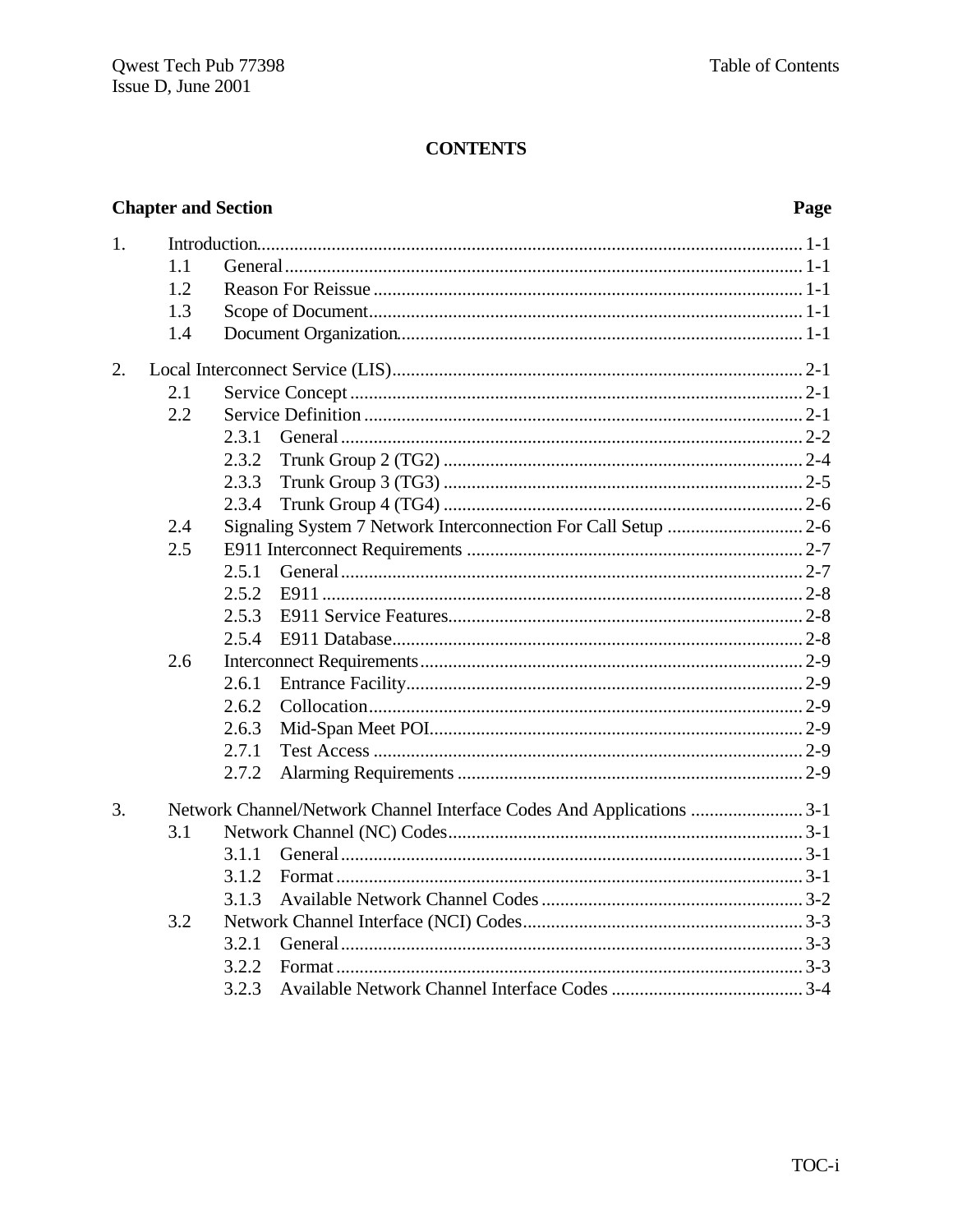# **CONTENTS(Continued)**

# **Chapter and Section**

# Page

| 4. |     |  |
|----|-----|--|
|    | 4.1 |  |
|    | 4.2 |  |
|    | 4.3 |  |
| 5. |     |  |
|    | 5.1 |  |
|    | 5.2 |  |
| 6. |     |  |
|    | 6.1 |  |
|    | 6.2 |  |
|    | 6.3 |  |
|    | 6.4 |  |
|    | 6.5 |  |

# **Figures**

| $2 - 2$ |  |
|---------|--|
| $2 - 3$ |  |
| $2 - 4$ |  |
| $2 - 5$ |  |
| $3 - 1$ |  |
|         |  |
| Tables  |  |

# Tables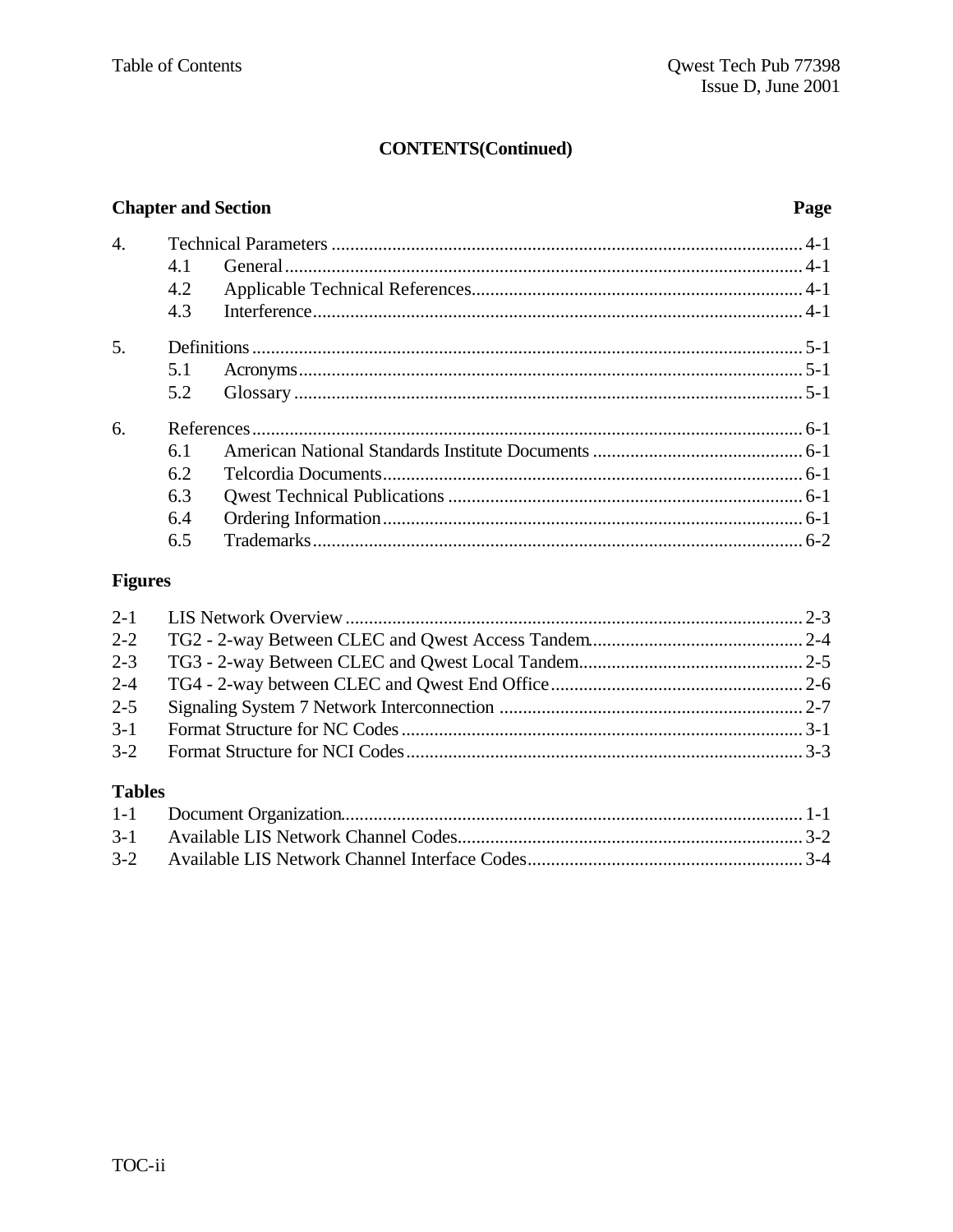# **Chapter and Section**

# Page

# **Tables**

|--|--|--|--|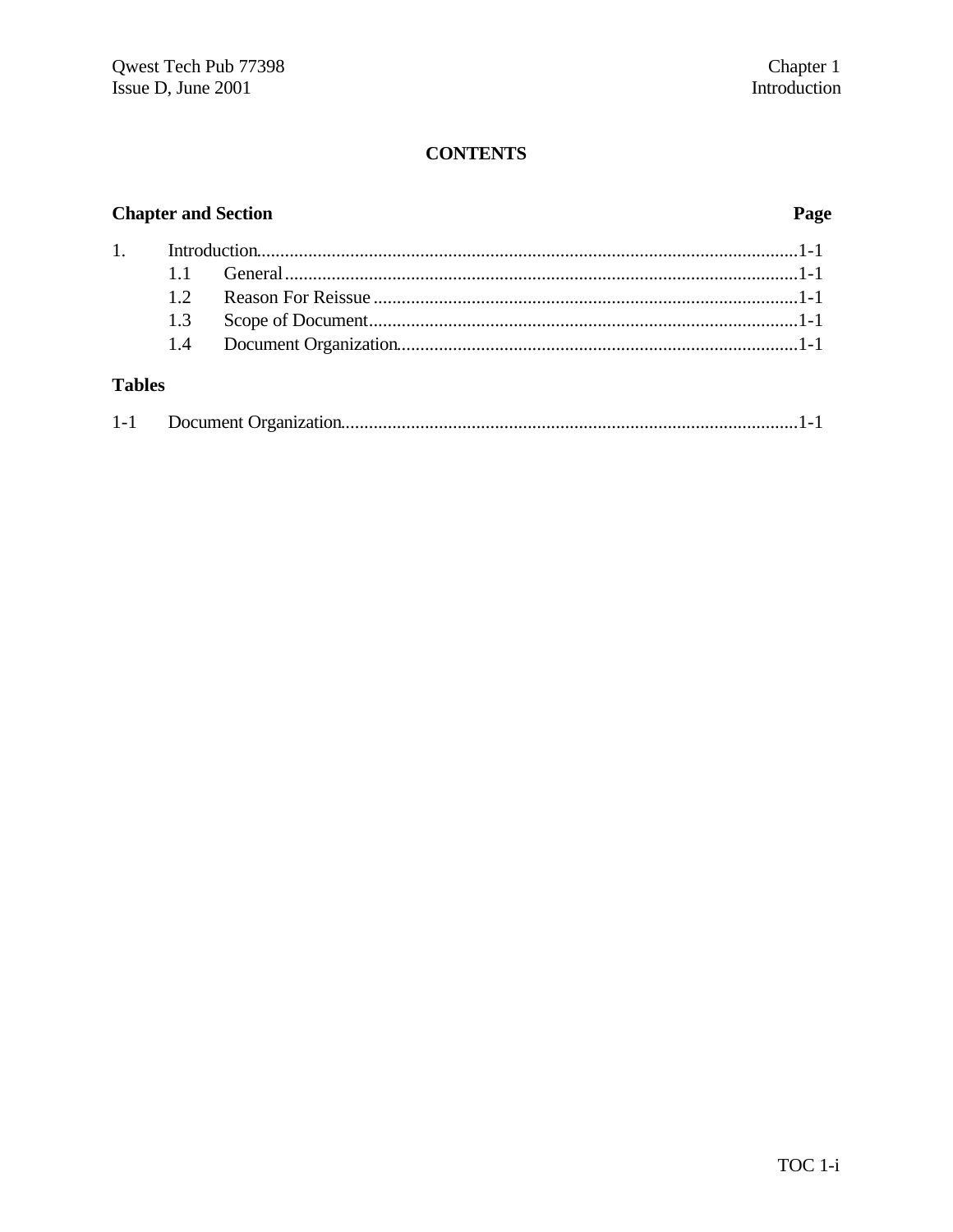# **1. Introduction**

# **1.1 General**

This publication provides technical information about Local Interconnection Service (LIS) available from Qwest. LIS is a finished service used to connect a facilities-based Competitive Local Exchange Carrier (CLEC) to Qwest's network for the exchange of local traffic.

# **1.2 Reason For Reissue**

This publication is being reissued to update chapter 2 to align with the SGAT and include E911 Interconnect Requirements.

# **1.3 Scope of Document**

This document provides a technical description of LIS, including available options. Network Channel and Network Channel Interface codes and valid combinations are included.

Ordering instructions and responsibilities are beyond the scope of this publication and may be found in the appropriate Resource Guide, Cost Docket or approved contract.

# **1.4 Document Organization**

This document is organized as described in Table 1-1.

| Chapter | Title                                                               | Contents                                                                                        |
|---------|---------------------------------------------------------------------|-------------------------------------------------------------------------------------------------|
|         | Introduction                                                        | General information about this document.                                                        |
| 2       | Service Description                                                 | LIS Service Concept and Definition                                                              |
| 3       | Network Channel/Network Channel Interface<br>Codes and Applications | Explanation of the codes and valid combinations. Includes<br>illustrative application examples. |
| 4       | <b>Technical Parameters</b>                                         | Technical issues and references.                                                                |
| 5       | <b>Definitions</b>                                                  | Acronyms and glossary of terms                                                                  |
| 6       | References                                                          | List of references with ordering instructions and a list of<br>Trademarks.                      |

#### **Table 1-1:** Document Organization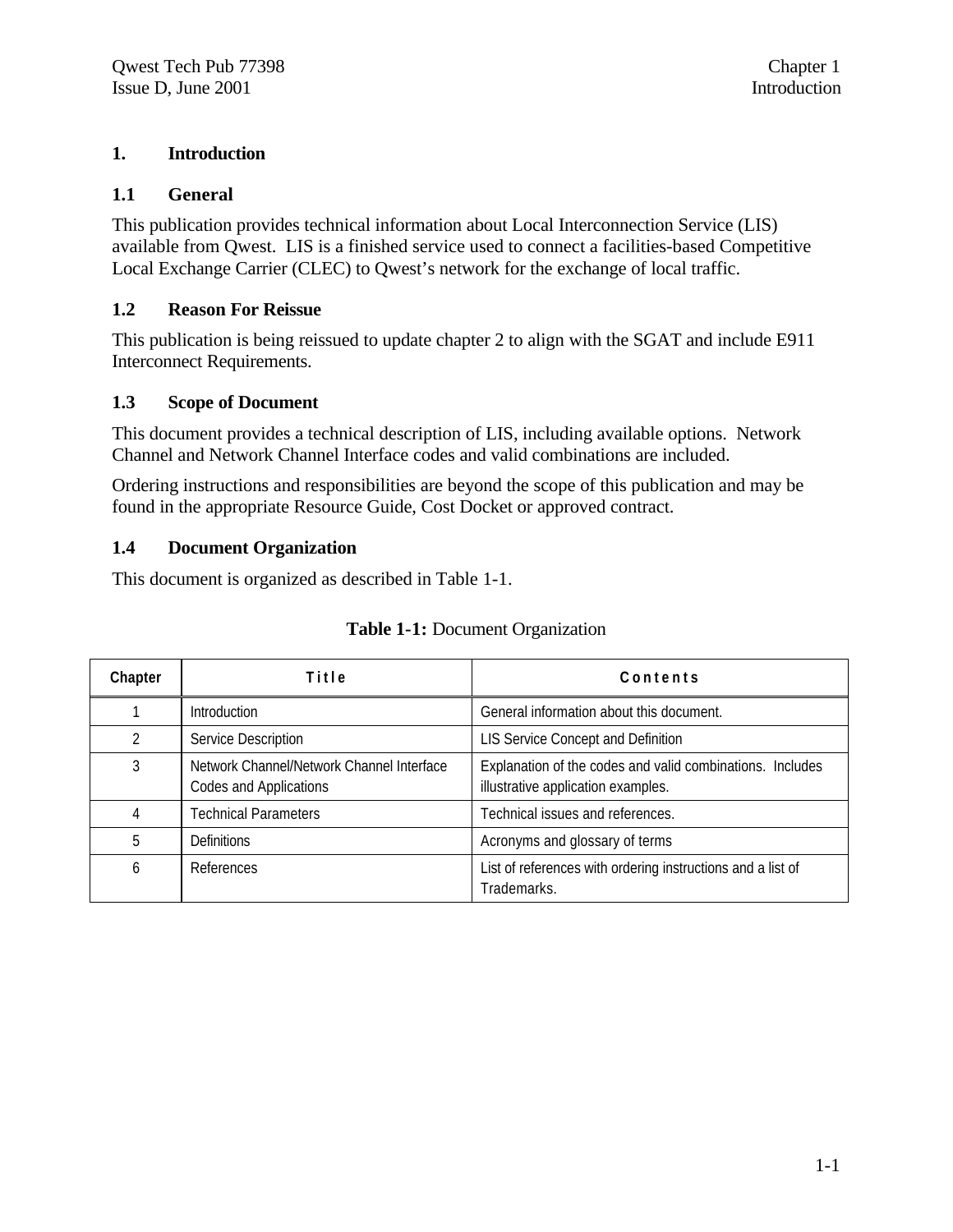# **Chapter and Section**

# Page

| 2. |     |                                                               |          |
|----|-----|---------------------------------------------------------------|----------|
|    | 2.1 |                                                               |          |
|    | 2.2 |                                                               |          |
|    |     | 2.3.1                                                         |          |
|    |     | 2.3.2                                                         |          |
|    |     | 2.3.3                                                         |          |
|    |     |                                                               |          |
|    | 2.4 | Signaling System 7 Network Interconnection For Call Setup 2-6 |          |
|    | 2.5 |                                                               |          |
|    |     | 2.5.1                                                         |          |
|    |     | 2.5.2                                                         |          |
|    |     | 2.5.3                                                         |          |
|    |     | 2.5.4                                                         |          |
|    | 2.6 |                                                               |          |
|    |     | 2.6.1                                                         |          |
|    |     | 2.6.2                                                         |          |
|    |     | 2.6.3                                                         |          |
|    |     | 2.7.1                                                         | $.2 - 9$ |
|    |     | 2.7.2                                                         |          |
|    |     |                                                               |          |

# **Figures**

|         | 2-2 TG2 - 2-way Between CLEC Switch and Qwest Access Tandem Switch2-4 |  |
|---------|-----------------------------------------------------------------------|--|
|         | 2-3 TG3 - 2-way Between CLEC Switch and Qwest Local Tandem Switch     |  |
|         |                                                                       |  |
| $2 - 5$ |                                                                       |  |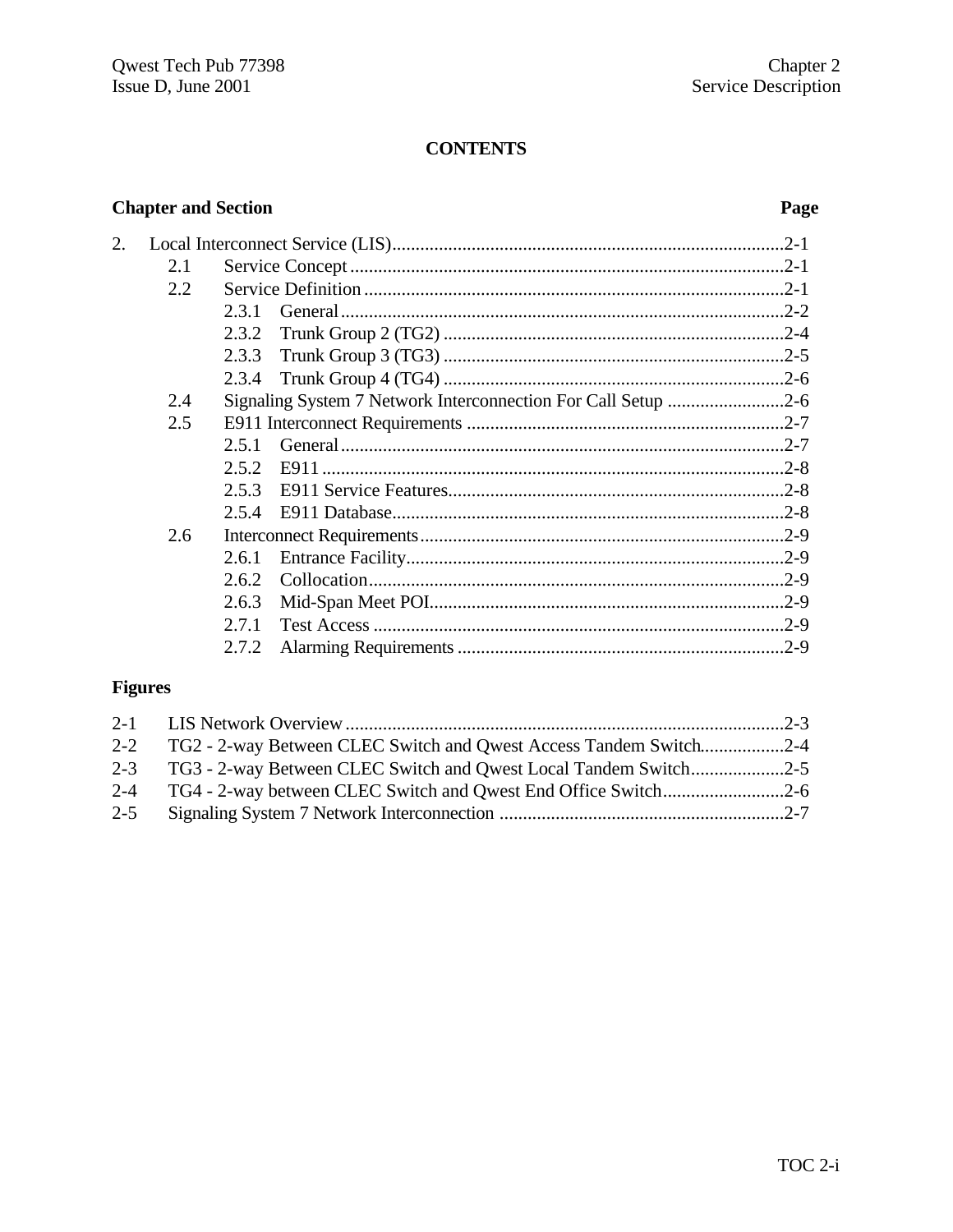# **2. Local Interconnect Service (LIS)**

# **2.1 Service Concept**

Local Interconnection Service (LIS) is a terminating, trunk-side service provided between the Point of Interconnection (POI) of a CLEC's network and a Qwest end office, local tandem switch, or access tandem switch, for the purpose of completing calls from the CLEC's end-user customers to Qwest 's end-user customers. LIS trunking arrangements are usually 2-Way. They may have Clear Channel Capability and may be provisioned on DS1 or DS3 facilities. Trunking connections may exist between the CLEC Switch and Qwest 's End Office Switches, Local Tandem Switches or Access Tandem Switches.

Local calls begin and end within a Local Calling Area (LCA) or Extended Area Service (EAS) boundary that has been defined by the state Public Utilities Commission (PUC). Traffic exchanged between retail customers in different local calling areas is not local traffic, and CLECs, like IXCs, must have trunks to each Qwest Access Tandem Switch in a LATA if a LATA contains more than one access tandem. While Qwest will provide the LIS trunking to carry intraLATA toll, this does not mean that Qwest is the underlying intraLATA toll carrier. LIS does not provide for the direct connection of a CLEC's network to an extended network other than Qwest 's. Other interconnected networks could be traditional Independent Companies, Wireless Service Providers, Interexchange Carriers, or other Competitive Local Exchange Carriers. The completion of local calls which begin in one company's network, transit the Qwest network, and terminate to yet another company's network is defined as LIS Transit Traffic and is discussed later in this document.

# **2.2 Service Definition**

This section describes the trunking between Qwest's network and a facility-based CLEC's network for the purpose of exchanging EAS/Local traffic. As a function of LIS, Qwest will provide interconnection at the trunk side of an end office switch (or in some cases a remote switch) and on the trunk connection points of a local or access tandem switch. Interconnection is as described in the Act and refers to the connection between networks for the purpose of transmission and routing of telephone exchange service traffic and exchange access traffic. LIS is provided for the purpose of connecting:

- CLEC end office switches to Qwest end office switches.
- CLEC end office switches to Qwest local tandem switches.
- CLEC end office switches to Qwest access tandem switches.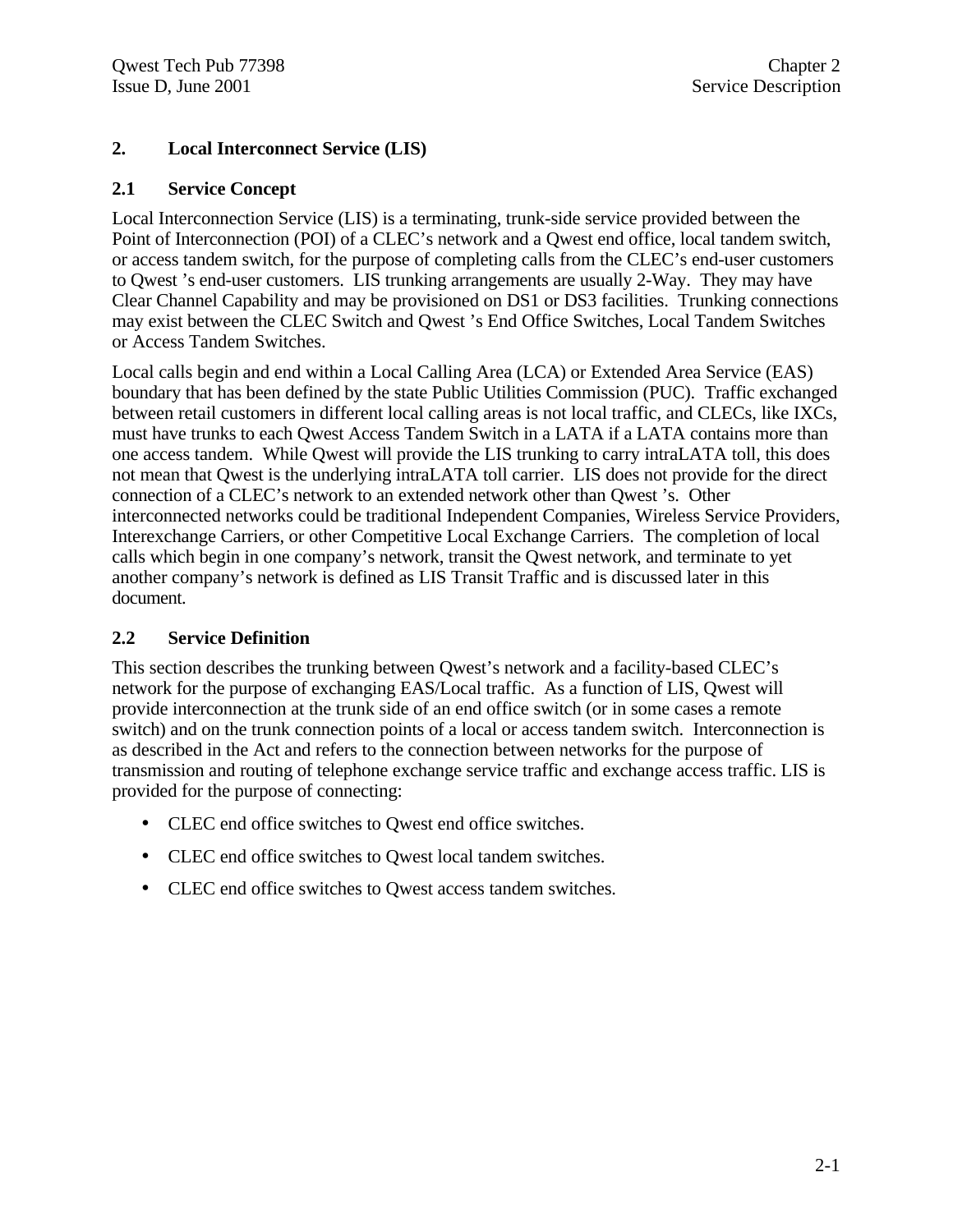# **2.3 Trunking**

# **2.3.1 General**

The numbering of the Trunk Groups used in this chapter has no specific meaning outside of Qwest and this document. The numbers were selected for use with this publication and internal Qwest documents.

An overview of the LIS network is illustrated in Figure 2-1. All connections shown are switched voice grade circuits. Specific circuit type may vary by unique customer requirements. Some circuits or portion of circuits may be furnished or owned by companies other than Qwest. There may be other trunking connecting the indicated switching entities.

The Traffic Use Codes given are typical. Unique variations in specific applications may require the use of different codes. The Traffic Use Code modifier "JJ" as paired letters represents CLECs traffic. The national system standard for this modifier is a single "J". Since a single "J" can appear in a variety of modifiers having no relationship to a CLEC and its associated traffic, Qwest is requiring the use of the paired "JJ" modifier.

Further information about Traffic Use Codes may be found in SR-TAP-000191, *Trunk Traffic Engineering Concepts and Applications.*

Routing of calls on either side of the parties' Point of Interface must be worked cooperatively between Qwest and the CLEC. When routing is defined in TR-EOP-000090, *Local Exchange Routing Guide (LERG) - Volume 8 (Qwest)*, it must be followed.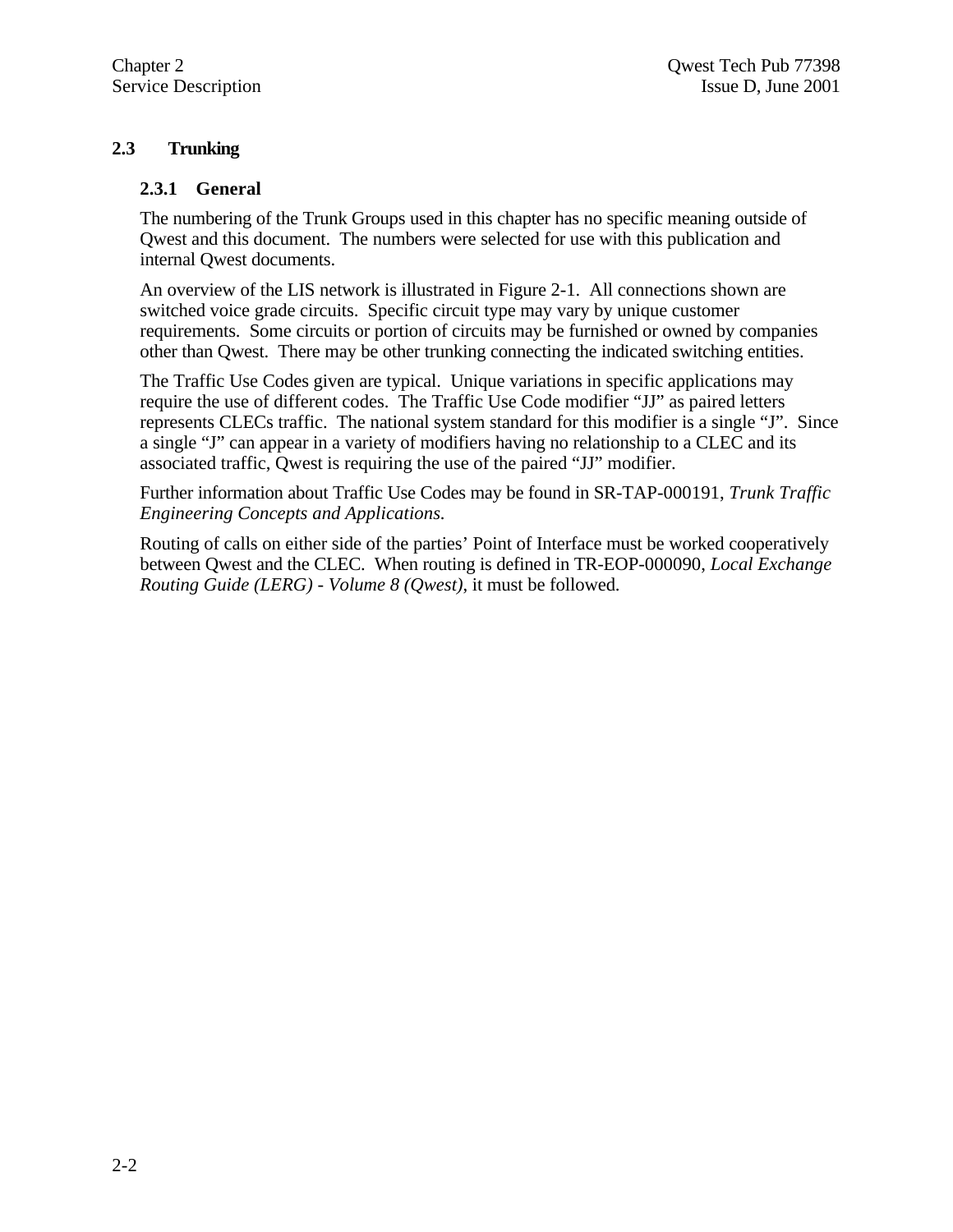

**Figure 2-1:** LIS Network Overview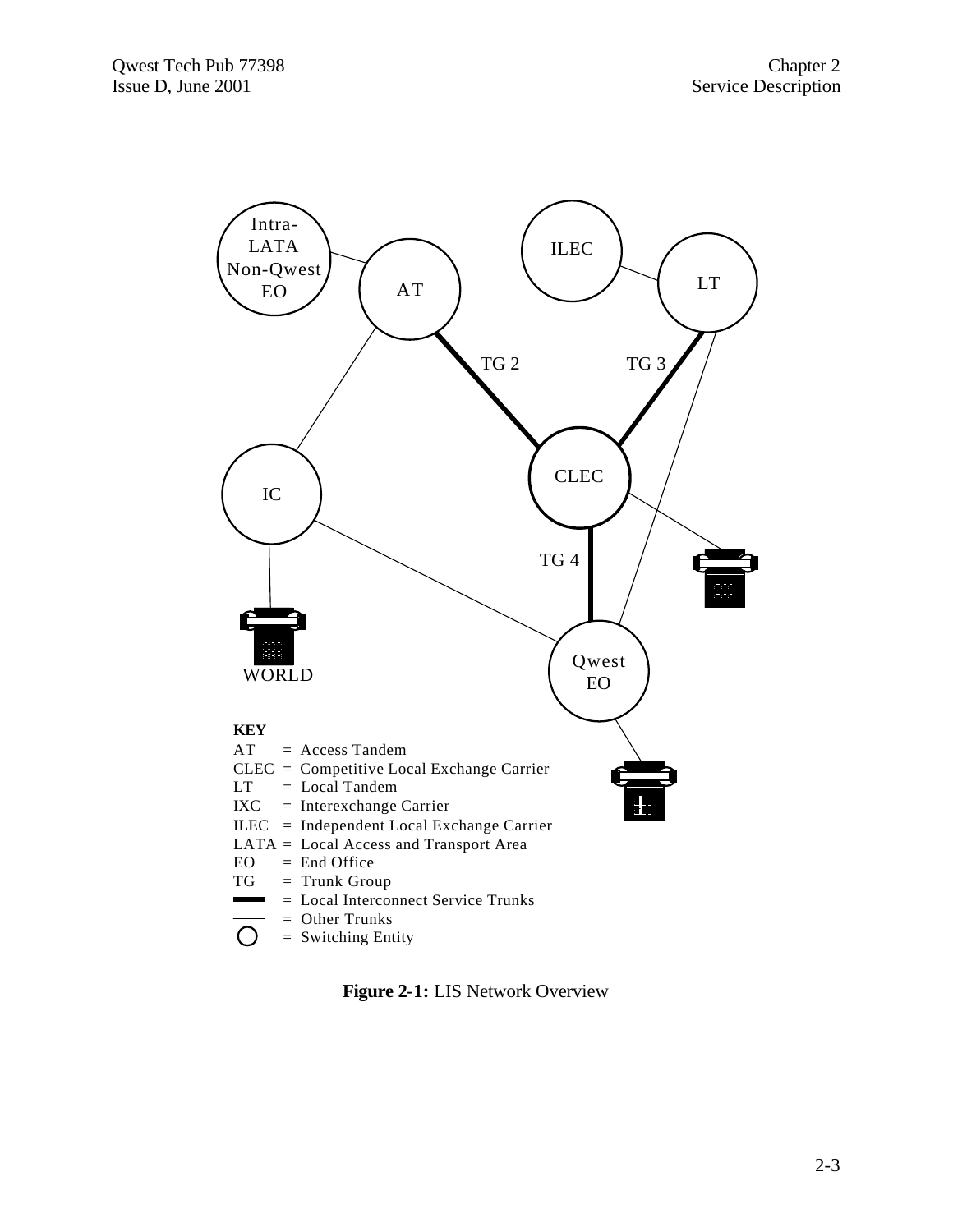# **2.3.2 Trunk Group 2 (TG2)**

The primary traffic to be served by this trunk group is Exchange Access (intraLATA toll non-IXC) and Jointly Provided Switched Access (intraLATA/interLATA toll IXC) between a CLEC End Office Switch and the Qwest Access Tandem Switch. If the CLEC orders Single Point of Presence (SPOP), local EAS traffic may also be routed over this trunk group. This is a 2-way trunking arrangement. Data collection for verifying terminating Minutes of Use (MOU) will be established for this trunk group by Qwest.



**Figure 2-2:** TG2 - 2-way Between a CLEC Switch and a Qwest Access Tandem Switch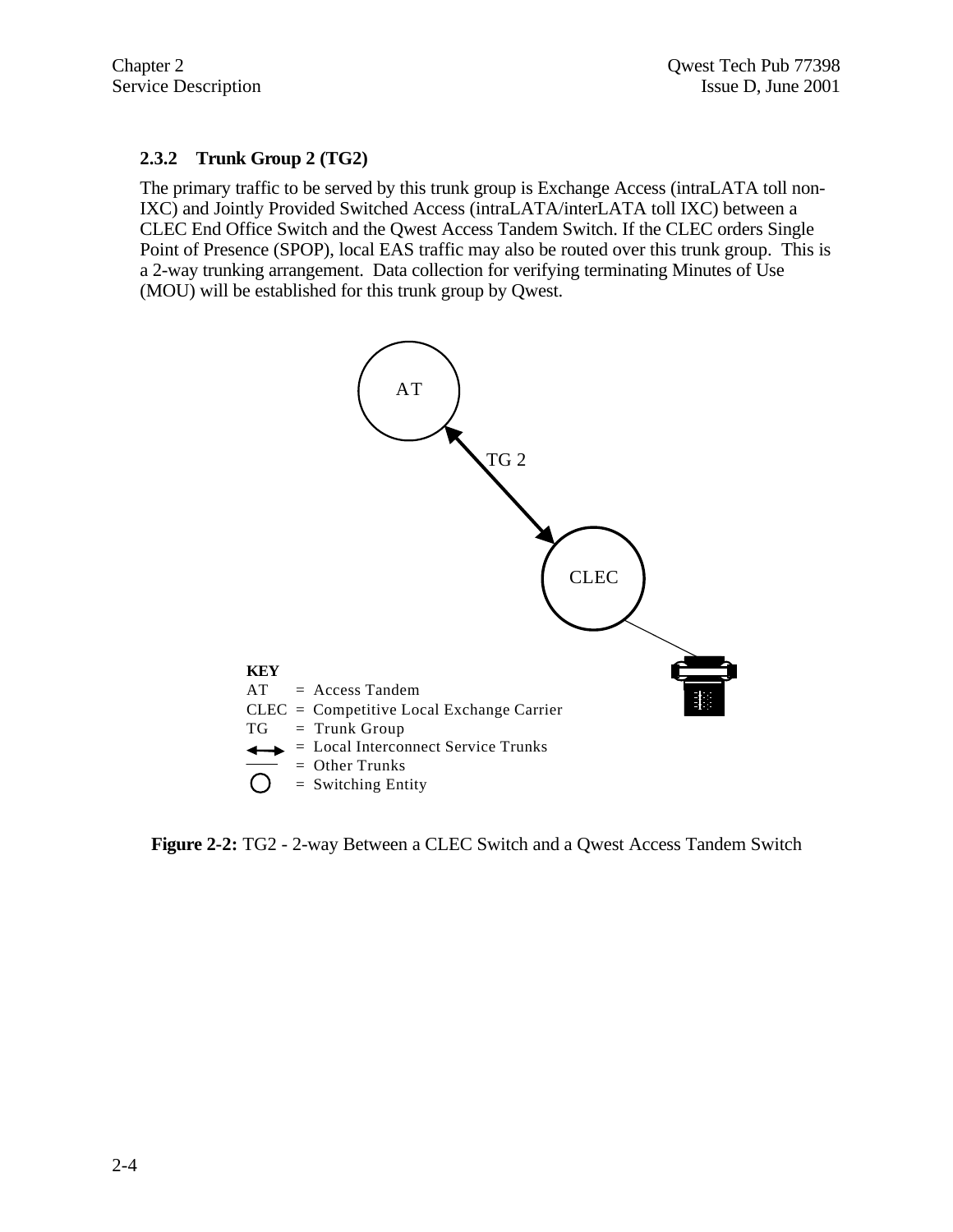# **2.3.3 Trunk Group 3 (TG3)**

The primary traffic to be served by this trunk group is local EAS between a CLEC End Office Switch and the Qwest Local Tandem Switch. This is a 2-way trunking arrangement. This is a LIS trunking arrangement with supporting facilities available based on CLEC trunk forecasts. Data collection for verifying terminating Minutes of Use will be established for this trunk group by Qwest.



**Figure 2-3:** TG3 - 2-way Between a CLEC Switch and a Qwest Local Tandem Switch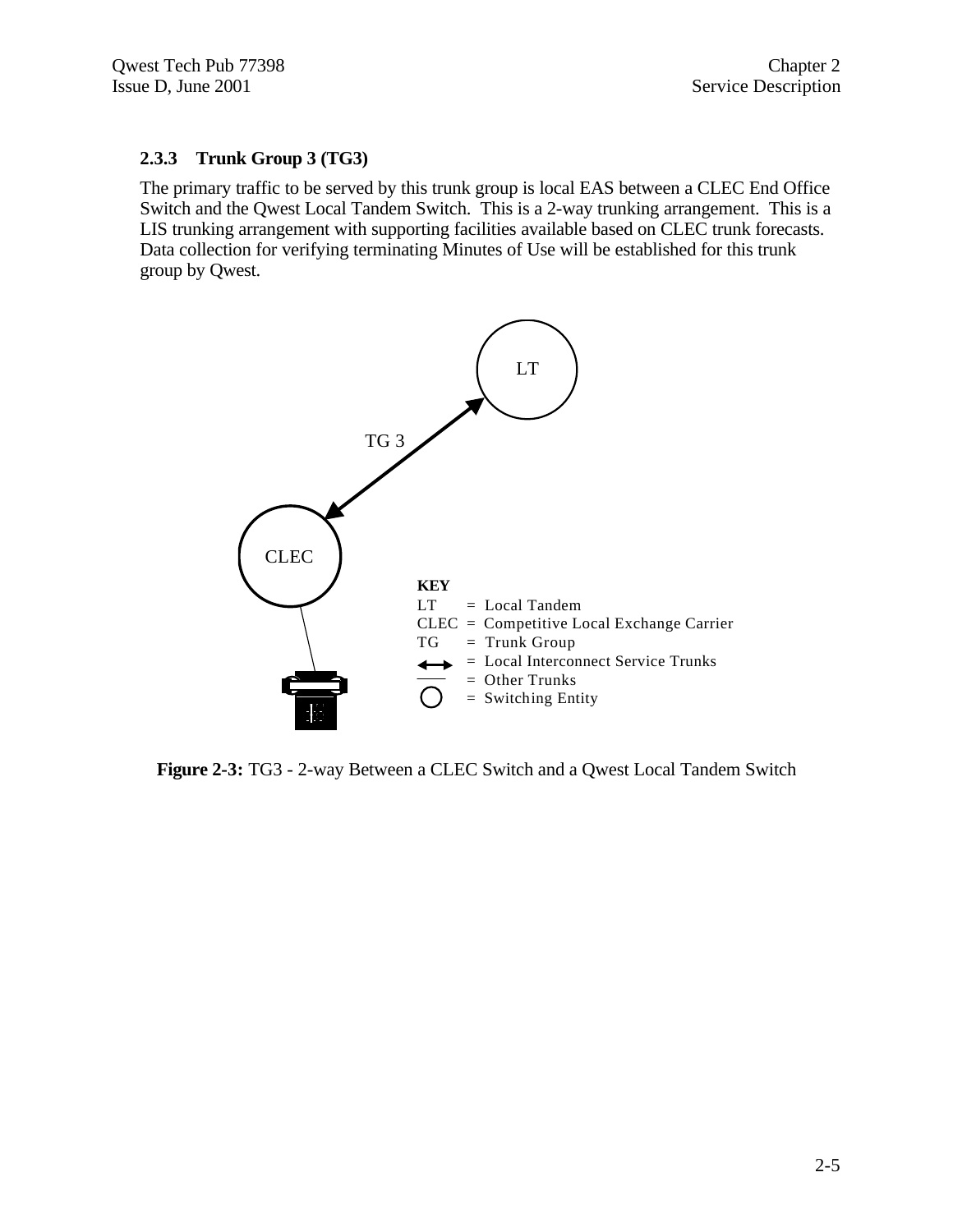# **2.3.4 Trunk Group 4 (TG4)**

The primary traffic to be served by this trunk group is local EAS between a CLEC End Office Switch and the Qwest End Office Switch. This is a 2-way trunking arrangement. This is a LIS trunking arrangement with supporting facilities available based on CLEC trunk forecasts. Data collection for verifying terminating Minutes of Use will be established for this trunk group by Qwest.



**Figure 2-4:** TG4 - 2-way between a CLEC Switch and a Qwest End Office Switch

# **2.4 Signaling System 7 Network Interconnection For Call Setup**

When connecting to the Common Channel Signaling/Signaling System 7 (CCS/SS7) network, the CLEC may optionally connect either directly to Qwest's Local Signal Transfer Point (STP) pair or through their own network provider's STPs to Qwest's local STPs. The combination of direct connection and a third party STP is not allowed.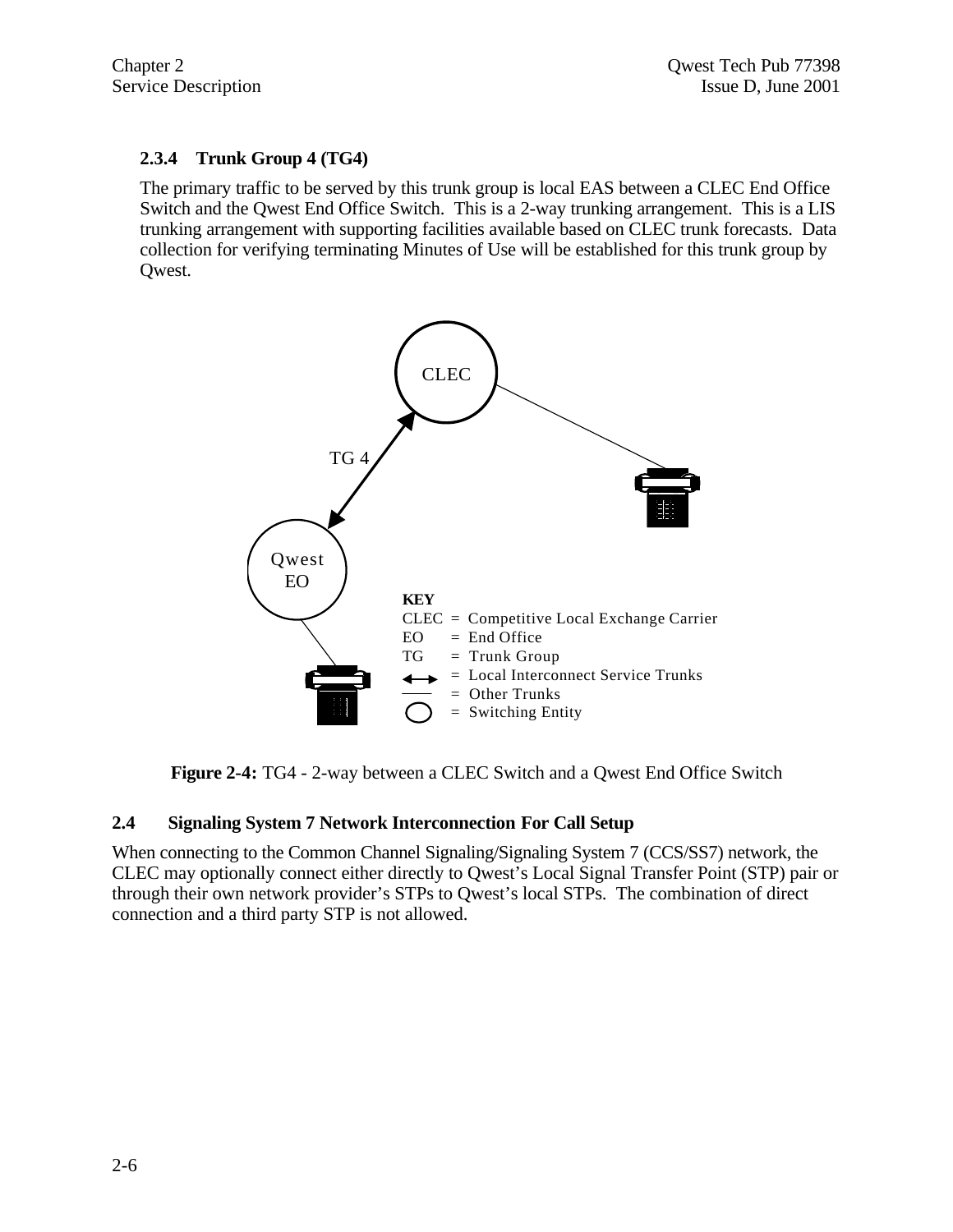

- $SS7 =$  Signaling System 7
- $--- =$  SS7 Links
- $=$  Switched Network Trunking
- $=$  Signal Transfer Point

**Figure 2-5:** Signaling System 7 Network Interconnection

#### **2.5 E911 Interconnect Requirements**

#### **2.5.1 General**

911 service is an exchange service that routes a 911 dialed call to a Public Safety Answering Point (PSAP) for purposes of dispatching the appropriate agency for safety. The service includes facilities and equipment needed to switch and transport emergency calls to the designated PSAP. Prior to ordering 911 service, the CLEC must have an effective Interconnection Agreement or Amendment that contain the CLEC's end offices and NXXs involved in the 911 service.

E911 service ensures that CLECs are provided non-discriminatory access to the Qwest 911 services, databases and associated signaling necessary for call routing and completion to all PSAPs.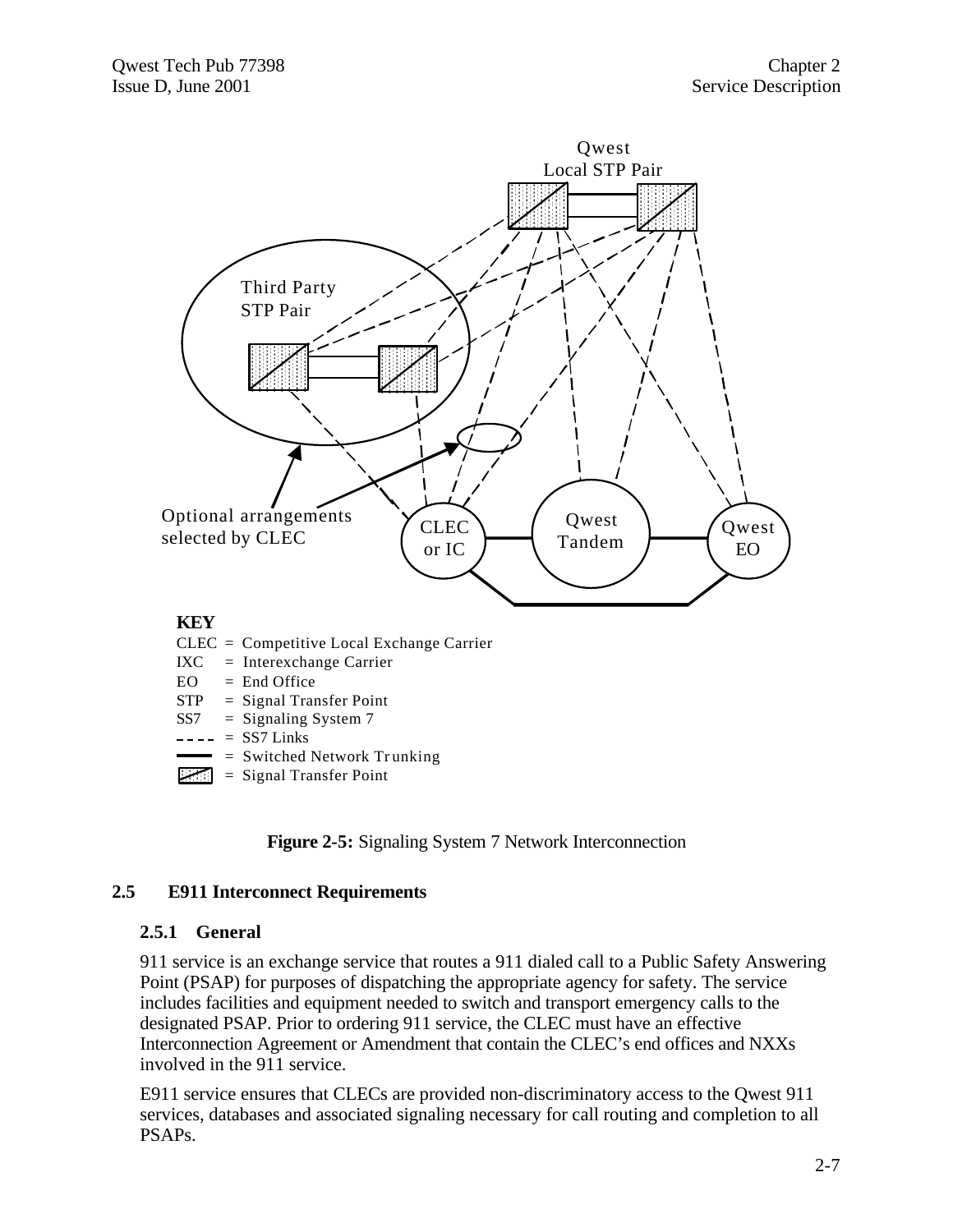# **2.5.2 E911**

E911 service is an expanded 911 service with features such as Selective Routing of 911 calls to a specific PSAP within the 911 service area. With a more competitive environment and the unbundling of 911 tariffs, 911 vendors/third party providers are offering alternatives to the bundled SR/ANI/ALI (Selective Routing/ Automatic Number Identification/Automatic Location Identification) solution by offering Selective Routing on-premises databases and local transport.

# **2.5.3 E911 Service Features**

E911 has four primary features that can be combined to form different service feature offerings. The features are:

- Selective Routing (SR)
- Automatic Number Identification (ANI)
- Automatic Location identification (ALI)
- Private Switch/Automatic Location Identification (PS/ALI).

# **2.5.4 E911 Database**

When a caller dials 911, the call is routed over the 911 network to a Selective Routing Switch (SRS) (AKA Control Office or 911 Tandem) for processing. In a metro area, several SRSs may exist. In these situations, the CLEC will need trunks from their end office to each SRS. With a full featured system (SR/ANI/ALI), the Selective Routing capability performs a series of look-up translations relating the calling party's telephone number to an Emergency Service Number (ESN) which ties the caller to a pre-designated PSAP. The call is then routed over the 911 network to that designated PSAP.

At the PSAP, the originator's telephone number is displayed on an ANI Display/Selector console. This console is equipped with function keys providing the various types of central office transfers offered by E911. Simultaneously, the ANI information is sent over a data link to the ALI database. The retrieved data is returned over the data link to the PSAP. An ALI Display Unit provides a readout of the calling party's name, address, city, state, telephone number, and class of service; it then lists the police, fire and emergency medical agencies that should respond. Some PSAP equipment combines the ANI Display/Selector console and the ALI Display into a single unit.

The CLEC will be responsible for ordering the DS1 for the E911 trunks. The DS1 can be combined with 911 and non-911 trunks.

To connect the CLEC to the E911 system, ES (Emergency Service Enhanced) Trunks must be installed between the CLEC's end office and the E911 Selective Routing Switch. ES Trunks are interoffice facilities that link each end office to the Selective Routing Switch. The CLEC provides the ES Trunk from their end office to the Meet Point. Qwest provides the remaining portion of the ES Trunks from the Meet Point to the Selective Routing Switch. These trunks are not provisioned and designed from regular service orders at this time; rather they are designed by Capacity Provisioning from information provided to Qwest. A minimum of two ES Trunks is required from each CLEC end office to the Selective Routing Switch.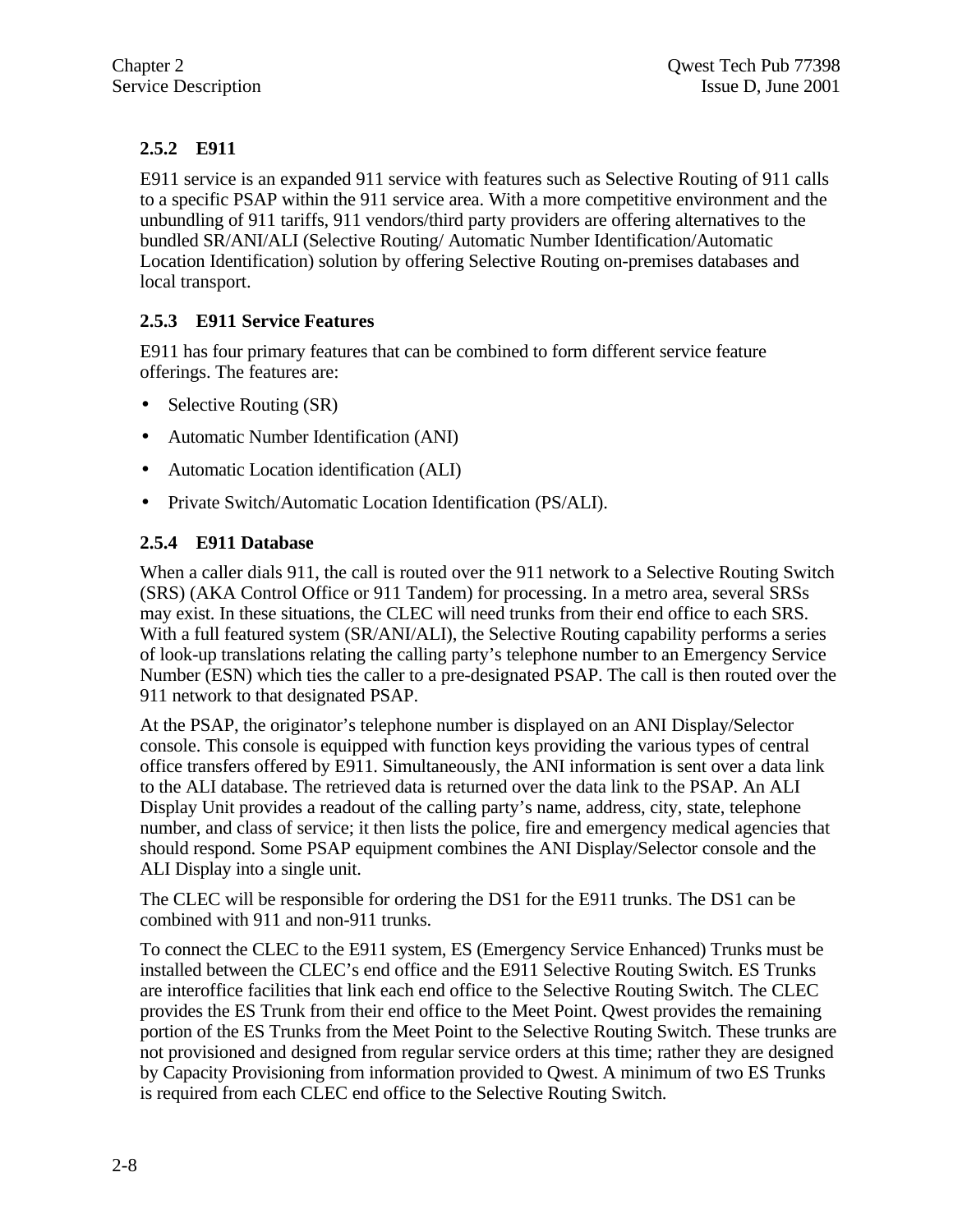The Meet Point can be outside either the CLEC end office or the Qwest Selective Routing Switch. However, it must be the first available access point outside of either office.

# **2.6 Interconnect Requirements**

The CLEC shall establish a Point of Interconnection (POI) in each Qwest local calling area, or if the Single Point of Presence (SPOP) or InterLCA option is utilized, the CLEC will establish a minimum of one physical point of presence in the LATA. The following alternatives are most common: (1) a DS1 or DS3 Entrance Facility; (2) Collocation; (3) Negotiated Mid-Span Meet POI. Other configurations are possible.

# **2.6.1 Entrance Facility**

Interconnection may be accomplished through the provision of a DS1 or DS3 entrance facility. An entrance facility extends from the Qwest Serving Wire Center to the CLEC's switch location or POI. Entrance facilities may not extend beyond the area served by the Qwest Serving Wire Center. Qwest's Private Line Transport service is available as an alternative to entrance facilities.

# **2.6.2 Collocation**

Interconnection may be accomplished through the Collocation arrangements offered by Qwest. The terms and conditions under which Collocation will be available are described in the Collocation Section of this Agreement.

# **2.6.3 Mid-Span Meet POI**

A Mid-Span Meet Point of Interface is a negotiated POI, limited to the interconnection of facilities between one party's switch and the other party's switch. The actual physical POI and facilities used will be subject to negotiations between the parties. Each party will be responsible for its portion of the build to the Mid-Span Meet POI.

# **2.7 Operational Support Requirements**

# **2.7.1 Test Access**

Qwest will provide the same test access for LIS as provided with any other trunking arrangement. Qwest and the CLEC must furnish each other the contact names and numbers of the technical personnel and locations that will be responsible for conducting joint testing.

Terminating LIS testing is provided where equipment is available, with the following test lines: seven-digit access to balance (100 type), milliwatt (102 type), nonsynchronous or synchronous, automatic transmission (105 type), data transmission (107 type), loop-around, short circuit, open circuit, and non-inverting digital loopback (108 type).

# **2.7.2 Alarming Requirements**

Alarming for LIS is the same as for any other trunking arrangement. Qwest and the CLEC must furnish each other the contact names and numbers of the technical personnel and locations that will be responsible for alarm resolution.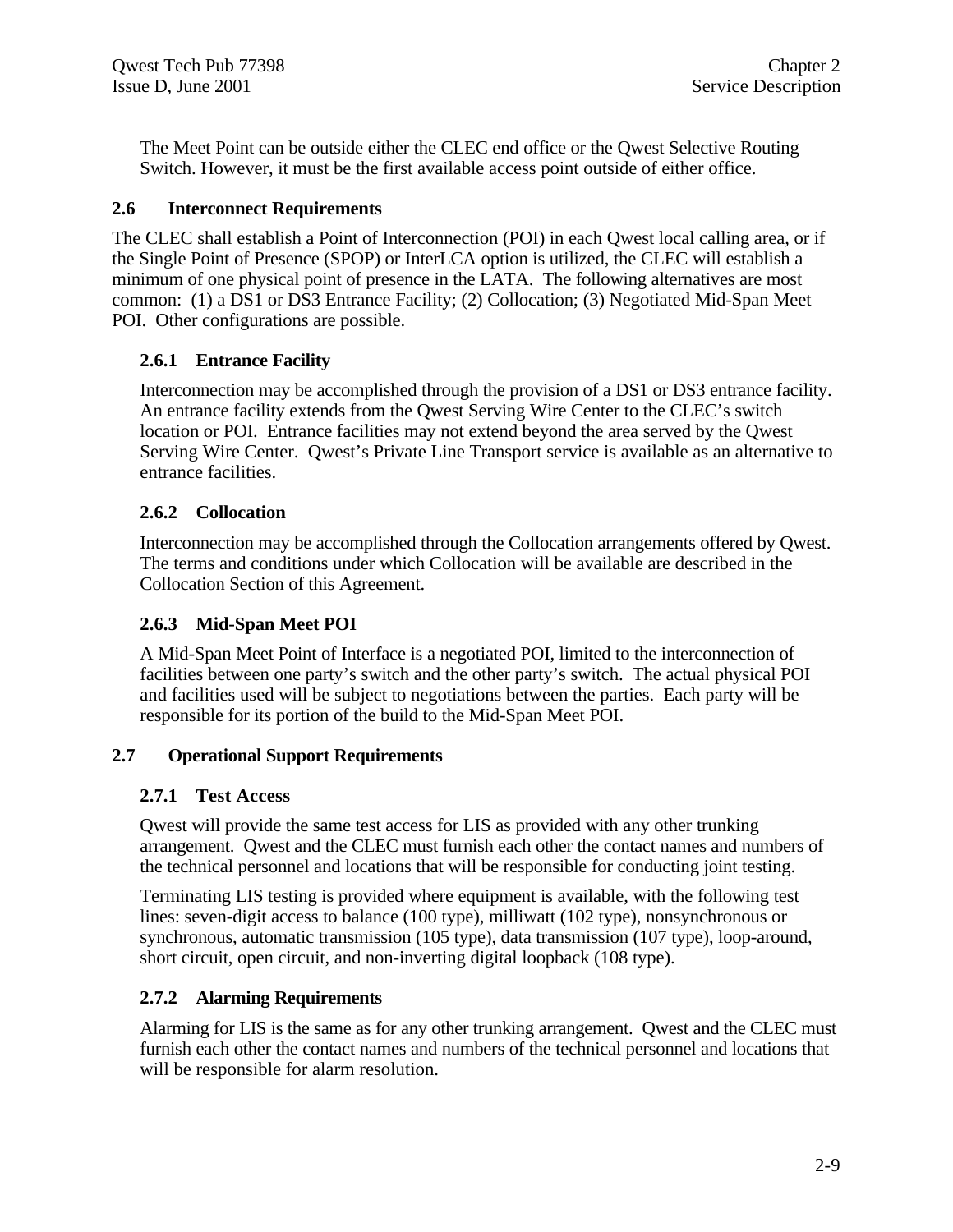| <b>Chapter and Section</b> |     |       | Page                                                                 |  |
|----------------------------|-----|-------|----------------------------------------------------------------------|--|
| 3.                         |     |       | Network Channel/Network Channel Interface Codes And Applications 3-1 |  |
|                            | 3.1 |       |                                                                      |  |
|                            |     | 3.1.1 |                                                                      |  |
|                            |     | 3.1.2 |                                                                      |  |
|                            |     | 3.1.3 |                                                                      |  |
|                            | 3.2 |       |                                                                      |  |
|                            |     | 3.2.1 |                                                                      |  |
|                            |     | 3.2.2 |                                                                      |  |
|                            |     |       |                                                                      |  |
| <b>Figures</b>             |     |       |                                                                      |  |
| $3-1$                      |     |       |                                                                      |  |
| $3-2$                      |     |       |                                                                      |  |
| <b>Tables</b>              |     |       |                                                                      |  |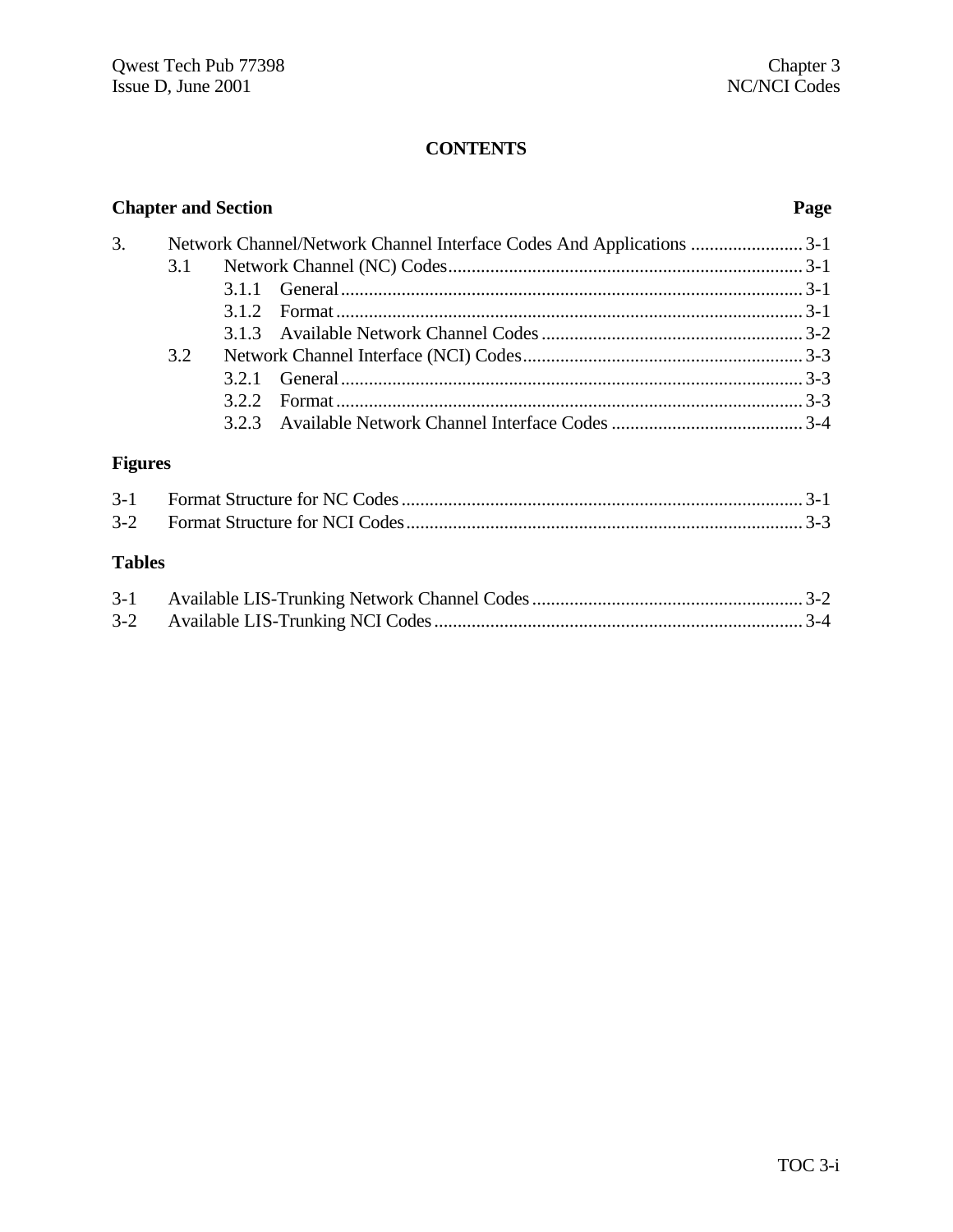# **3. Network Channel/Network Channel Interface Codes And Applications**

#### **3.1 Network Channel (NC) Codes**

#### **3.1.1 General**

Network Channel (NC) codes are a part of the Telcordia COMMON LANGUAGE<sup>®</sup> code set. The NC code is used to identify a channel used with the service. This section identifies the available channels and their NC codes.

#### **3.1.2 Format**

An NC code is a four-character code with two data elements:

- Channel Code
- Optional Feature Code

The format is illustrated in Figure 3-1.

| Data Element              | Channel Code |            | Optional Feature Code |
|---------------------------|--------------|------------|-----------------------|
| <b>Character Position</b> |              |            |                       |
| Character Key             |              | $X$ or $-$ | X nr -                |

**Network Channel Code**

 $X =$  Alphanumeric

 $=$  Hyphen

#### **Figure 3-1:** Format Structure for NC Codes

The **Channel Code** (character positions 1 and 2) is a two character alpha or alphanumeric code that describes the channel service in an abbreviated form. The channel code will frequently, but not always, be specified as the service code of the special service circuits or the transmission grade of the message trunk circuit. The NC channel code field is always filled.

The **Optional Feature Code** (character positions 3 and 4) is a two character alpha or alphanumeric or hyphen code that represents the option codes available for each channel code. Varying combinations of this code will allow the customer to enhance the technical performance of the requested channel, or to further identify the type of service. It is also used to specify options such as conditioning, effective 4-wire, multiplexing, etc. The NC optional code field is always filled.

Further information about NC Codes may be found in ANSI T1.223-1991, *Information Interchange — Structure and Representation of Network Channel (NC) and Network Channel Interface (NCI) Codes for the North American Telecommunications System.*.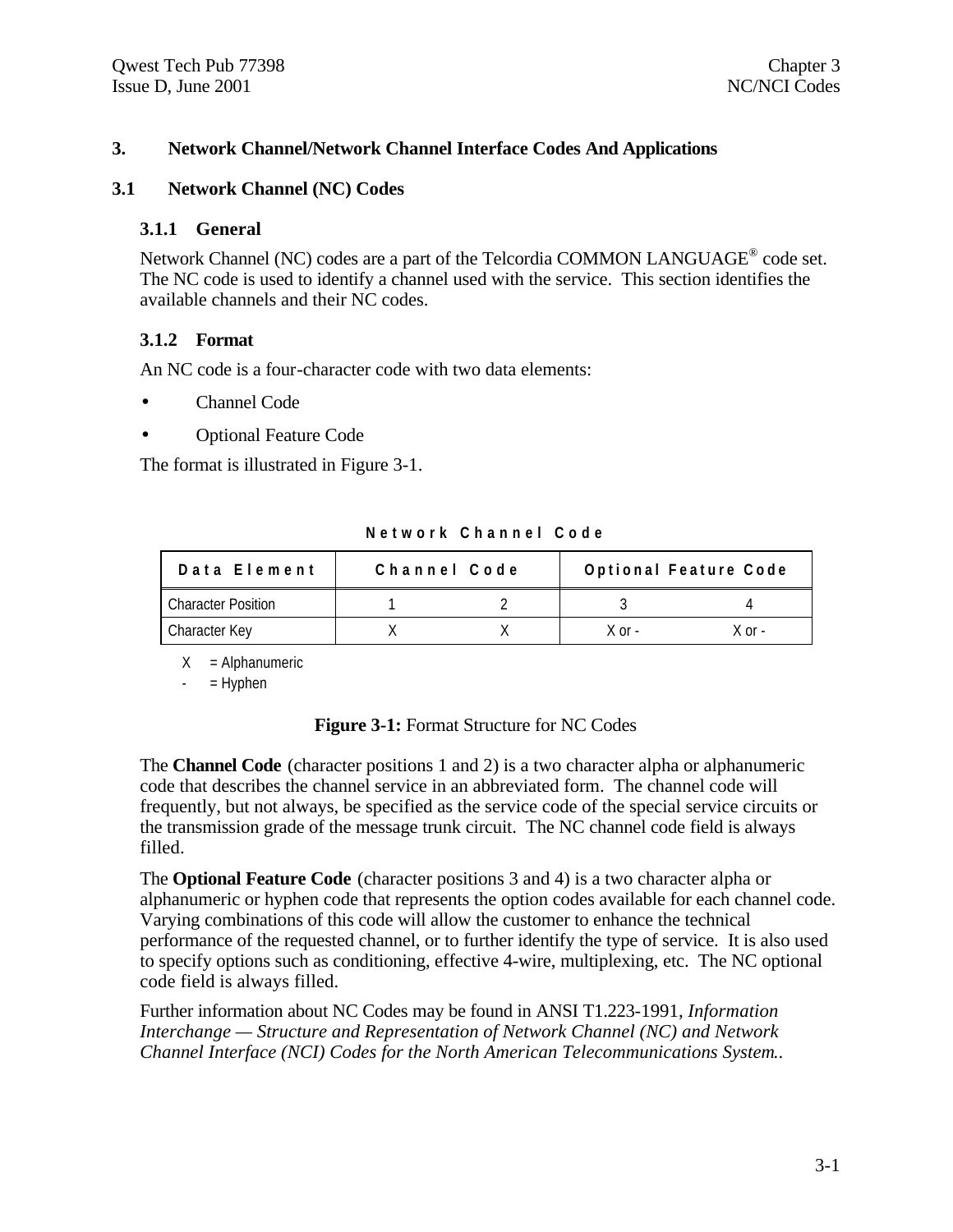# **3.1.3 Available Network Channel Codes**

Table 3-1 lists the available Network Channel (NC) codes for LIS-Trunking. The description "Local Transmission Parameters" denotes the technical parameters in this publication and in the referenced documents.

| <b>Network</b><br>Channel | <b>Option Code</b>     | Char <sub>3</sub> | <b>Option Code</b>                                  | Char<br>4      |
|---------------------------|------------------------|-------------------|-----------------------------------------------------|----------------|
| SB                        | Inter LEC*<br>Trunking | U                 | End Office to End Office 2-wire                     | Α              |
|                           |                        |                   | End Office to Local Tandem 2-wire                   | B              |
|                           |                        |                   | End Office to E911 Local Tandem 2-wire              | C              |
|                           |                        |                   | End Office to Access Tandem 2-wire                  | F              |
|                           |                        |                   | End Office to Access Tandem 2-wire with SS7         | $\overline{H}$ |
|                           |                        |                   | End Office to End Office 2-wire with SS7            | K              |
|                           |                        |                   | End Office to Local Tandem 2-wire with SS7          | M              |
|                           |                        |                   | End Office to Local Tandem 2-wire with SS7 and CCC  | N              |
|                           |                        |                   | End Office to Access Tandem 2-wire with SS7 and CCC | P              |
|                           |                        |                   | End Office to End Office 2-wire with SS7 and CCC    | R              |
|                           |                        |                   | End Office to E911 Tandem 2-wire with SS7           | $\vee$         |
| SD                        | Inter LEC*<br>Trunking | U                 | End Office to End Office 4 wire                     | A              |
|                           |                        |                   | End Office to Local Tandem 4 wire                   | B              |
|                           |                        |                   | End Office to E911 Local Tandem 4 wire              | C              |
|                           |                        |                   | End Office to Access Tandem 4 wire                  | F              |
|                           |                        |                   | End Office to Access Tandem 4-wire with SS7         | Н              |
|                           |                        |                   | End Office to End Office 4-wire with SS7            | К              |
|                           |                        |                   | End Office to Local Tandem 4-wire with SS7          | M              |
|                           |                        |                   | End Office to Local Tandem 4-wire with SS7 and CCC  | N              |
|                           |                        |                   | End Office to Access Tandem 4-wire with SS7 and CCC | P              |
|                           |                        |                   | End Office to End Office 4-wire with SS7 and CCC    | R              |
|                           |                        |                   | End Office to E911 Tandem 4-wire with SS7           | V              |

| Table 3-1: Available LIS-Trunking Network Channel Codes |  |
|---------------------------------------------------------|--|
|---------------------------------------------------------|--|

\* LEC represents CLEC, ALEC, AAP, and CAP.

LEC = Local Exchange Carrier

CLEC = Competitive Local Exchange Carrier

ALEC = Alternate Local Exchange Carrier

AAP = Alternative Access Provider

CAP = Competitive Access Provider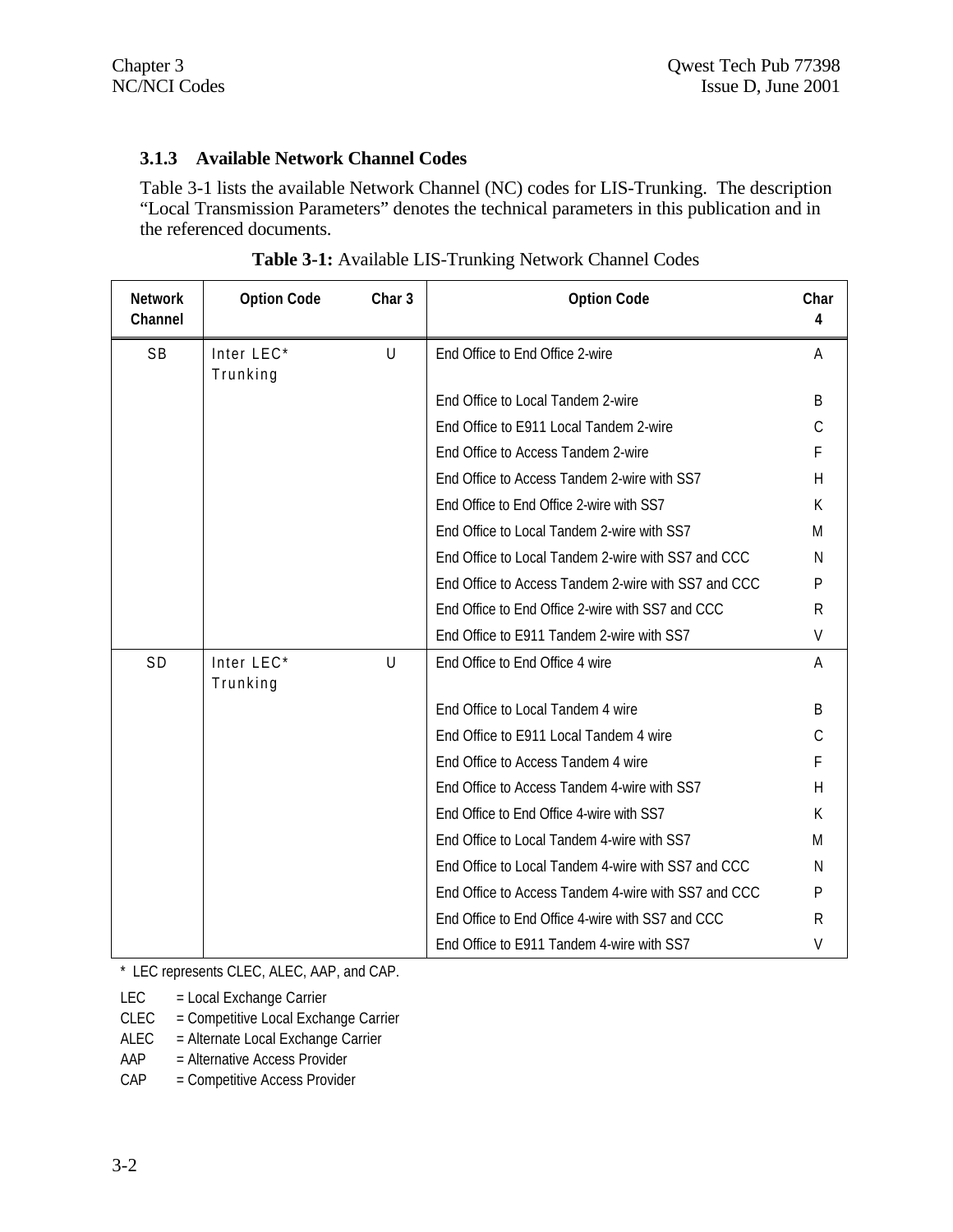# **3.2 Network Channel Interface (NCI) Codes**

#### **3.2.1 General**

Network Channel Interface (NCI) codes are a part of the COMMON LANGUAGE<sup>®</sup> code set. The NCI code is used to identify a network interface of a service in our mechanized systems. This chapter defines the NCI codes used with voice grade services.

# **3.2.2 Format**

An NCI code is a maximum twelve-character code that consists of five (5) data elements:

Total Conductors Protocol Impedance Protocol Options Transmission Level Point(s) (TLP)

The first three fields are required, the last two may be optional depending of on the service. The format is illustrated in Figure 3-2.

| <b>Total Conductors</b> |   |   | Protocol |    | D |   | <b>Protocol Options</b> |   | D         |            | <b>TLP Level</b> |
|-------------------------|---|---|----------|----|---|---|-------------------------|---|-----------|------------|------------------|
|                         |   |   |          | m  | e |   |                         |   | e         |            | R                |
|                         |   |   |          | p  |   |   |                         |   |           |            | e                |
|                         |   |   |          | e  |   |   |                         |   |           | a          | c                |
|                         |   |   |          | d  | m |   |                         |   | m         | n          | e                |
|                         |   |   |          | a  | e |   |                         |   |           | S          |                  |
|                         |   |   |          | n  |   |   |                         |   |           | m          | v                |
|                         |   |   |          | C. | e |   |                         |   | e         |            | e                |
|                         |   |   |          | e  |   |   |                         |   |           |            |                  |
|                         | ↑ | 3 | 4        | 5  | 6 |   | 8                       | 9 | 10        | 11         | 12               |
| Ν                       | N | Α | Α        | Χ  |   | Χ | Χ                       | Χ | $\bullet$ | $X$ or $-$ | $X$ or -         |

**Network Channel Interface Code**

 $A = Alpha$ 

 $N =$  Numeric

 $X = Alphantumeric$ 

• = Delimiter (normally a period)

 $-$  = Hyphen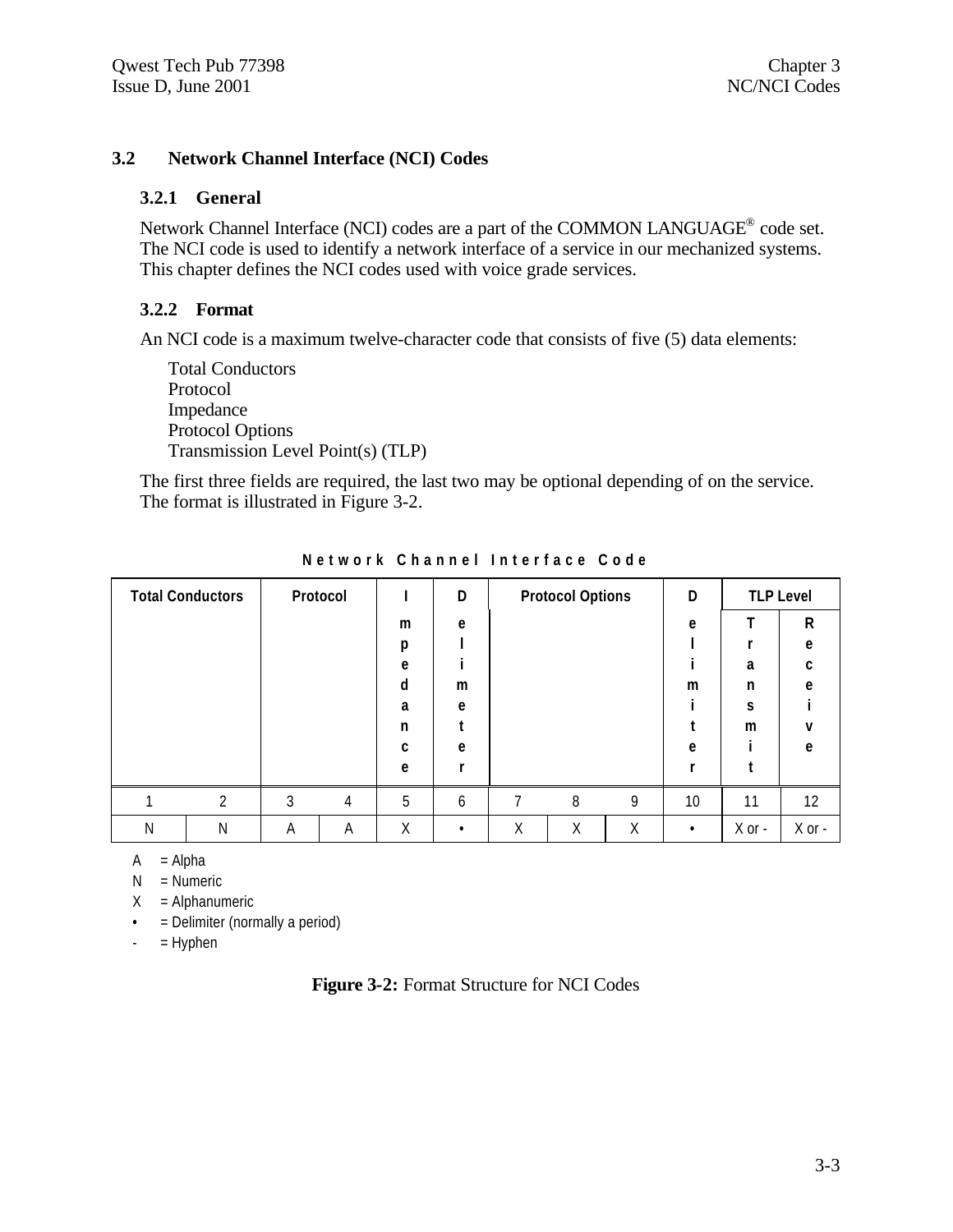**Total Conductors** (character positions 1 and 2) is a two-character numeric code that represents the total number of physical conductors (e.g., wires or fibers) required at the interface.

**Protocol** (character position 3 and 4) is a two-character alpha code that defines requirements for the interface regarding signaling/transmission.

**Impedance** (character position 5) is a one-character alpha or numeric code representing the nominal reference impedance that will terminate the channel for the purpose of evaluating transmission performance.

**Protocol Options** (character positions 7, 8, and 9) is a one to three character alpha, numeric, or alphanumeric code that describes additional features (e.g., bit rate or bandwidth) on the Protocol to be used. It is an optional field that is always left justified when less than three characters are specified.

**Transmission Level Point(s)** (character positions 8 through 12) is assigned one or two character alpha code corresponding to a value for Transmission Level Point(s) (TLPs) from either the Exchange Carrier/service provider or customer end. This field should be left blank for LIS-Port.

Further information about NCI Codes may be found in ANSI T1.223-1991, *Information Interchange — Structure and Representation of Network Channel (NC) and Network Channel Interface (NCI) Codes for the North American Telecommunications System.*

# **3.2.3 Available Network Channel Interface Codes**

Table 3-2 lists the NCI codes available for LIS-Trunking.

|      | Protocol |                                                                                             |
|------|----------|---------------------------------------------------------------------------------------------|
| Code | Option   | Definition                                                                                  |
| 34   | 789      |                                                                                             |
|      | 15       | Digital Hierarchy Interface, 1.544mbps DS1, Superframe Format and AMI per TR-<br>TSY-000342 |
|      | 44       | Digital Hierarchy Interface, 44.736 mbps DS3, M2/3 Format                                   |

# **Table 3-2:** Available LIS-Trunking NCI Codes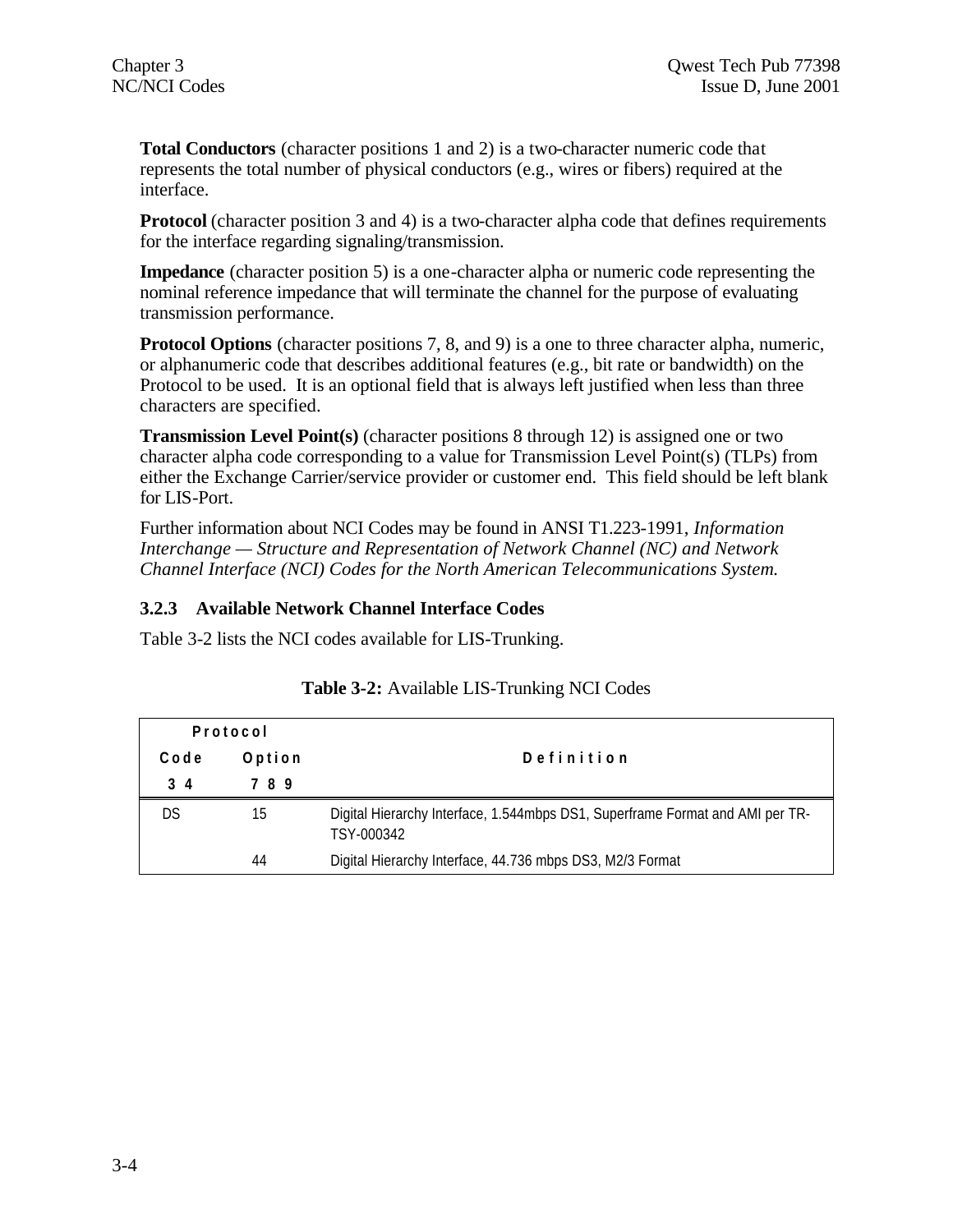# **Chapter and Section Page**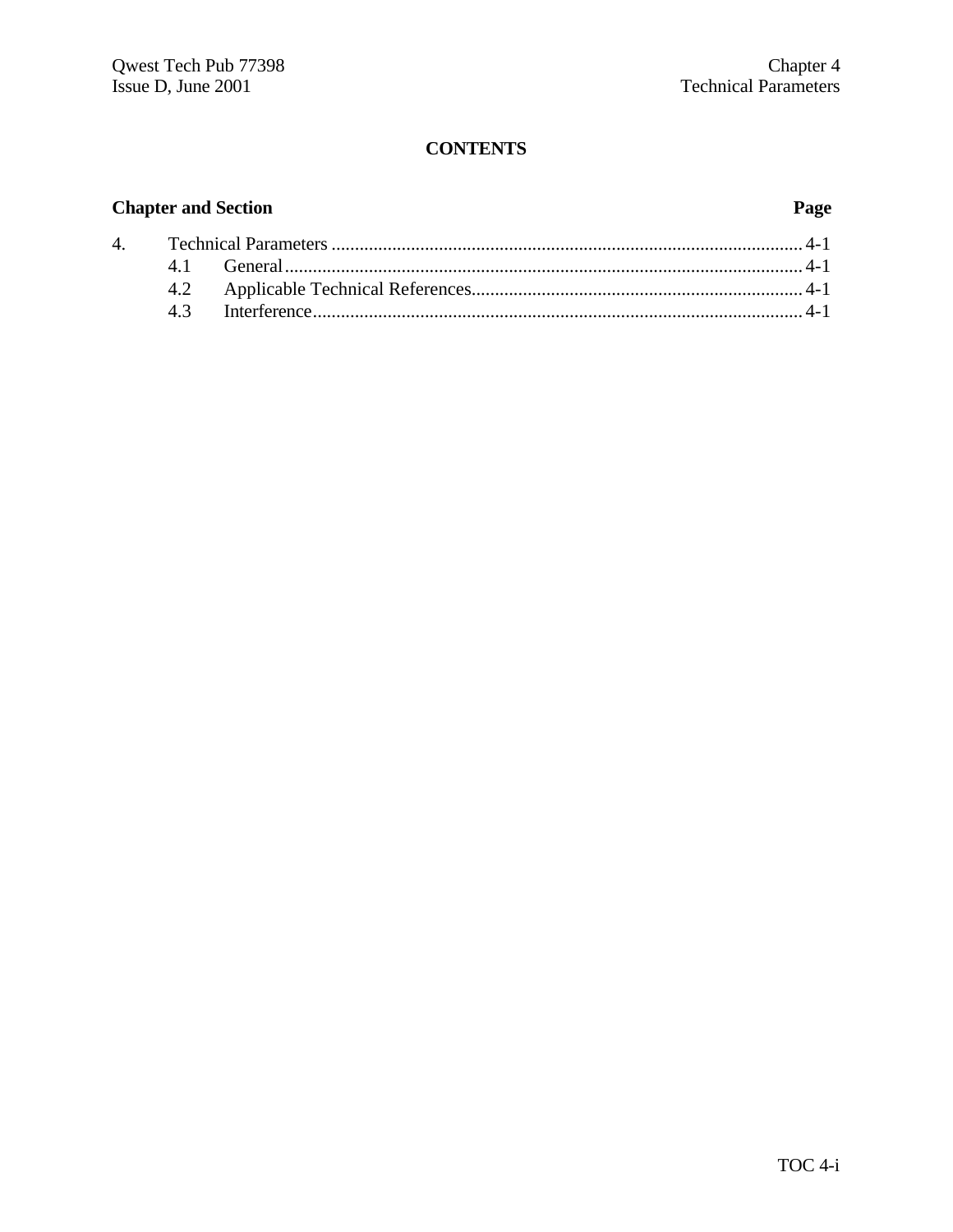# **4. Technical Parameters**

# **4.1 General**

The LIS-Trunking includes the functions and features described in Chapters 2 and 3.

These services are intended to work with a loop loss not to exceed 8.5 dB at 1004 Hz.

Loops require sufficient dc loop current to ensure proper operation of telephone sets and other equipment. In no case should the loop current be less than 23 milliamperes. Qwest's central office batteries operate at a nominal value of 48 to 52 volts dc with an internal resistance in the range of 400 to 500 ohms. Interconnectors may obtain specific values for a given Central Office from Qwest during the negotiation process if needed.

Long loops not meeting these requirements will require additional loop treatment. This treatment is the responsibility of the loop provider.

# **4.2 Applicable Technical References**

Requirements contained in the following publications would apply unless specific exception is made in a Qwest publication or tariff. See Chapter 11 for issue dates and ordering information.

- ANSI T1.401-1993, Interface Between Carriers and Customer Installations Analog Voicegrade Switched Access Lines Using Loop-Start and Ground-Start Signaling.
- ANSI/IEEE Std 820-1984, Standard Telephone Loop Performance Characteristics. This publication has recently been reaffirmed.
- FR-64, LATA Switching Systems Generic Requirements (LSSGR).
- SR-TSV-002275, BOC Notes on the LEC Networks 1994.

# **4.3 Interference**

Any loops connected to Unbundled Network Elements must not physically, electrically, or inductively interfere with other Qwest services or those of Qwest's other customers.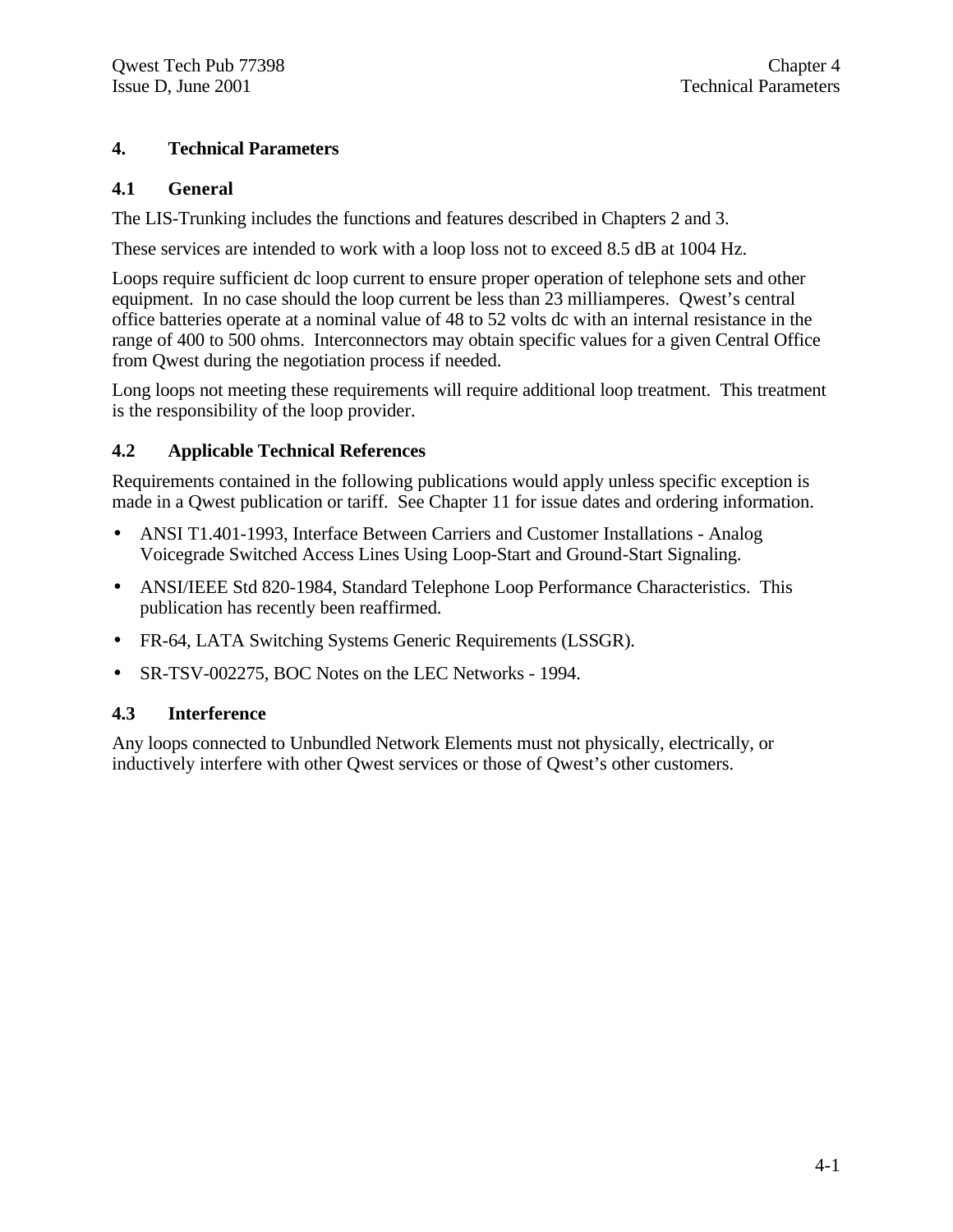# **Chapter and Section**

# Page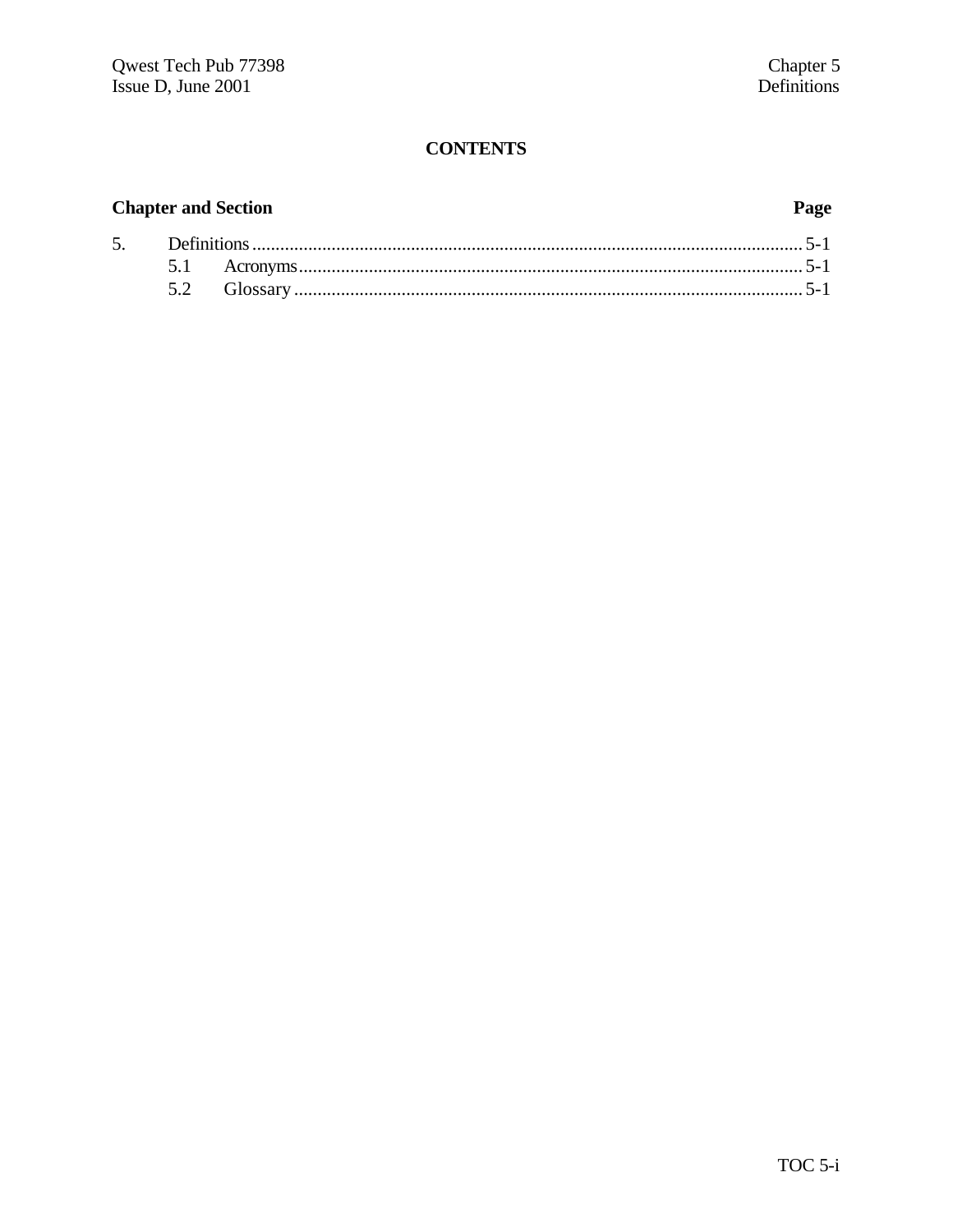# **5. Definitions**

#### **5.1 Acronyms**

| <b>AMA</b>       | <b>Automatic Message Accounting</b>                 |
|------------------|-----------------------------------------------------|
| <b>ANSI</b>      | America National Standards Institute                |
| <b>CLEC</b>      | Competitive Local Exchange Carrier                  |
| CO               | <b>Central Office</b>                               |
| <b>DTMF</b>      | Dual Tone Multifrequency                            |
| <b>EICT</b>      | <b>Expanded Interconnection Channel Termination</b> |
| EU               | End-User                                            |
| Hz               | 1 Hertz (formerly 1 cycle per second)               |
| <b>IntraLATA</b> | IntraLocal Access and Transport Area                |
| kHz              | Kilohertz (1,000 Cycles Per Second)                 |
| <b>LIS</b>       | <b>Local Interconnect Service</b>                   |
| <b>LATA</b>      | Local Access and Transport Area                     |
| NC               | <b>Network Channel</b>                              |
| <b>NCI</b>       | <b>Network Channel Interface</b>                    |
| N <sub>I</sub>   | <b>Network Interface</b>                            |
| <b>POTS</b>      | Plain Old Telephone Service                         |
| <b>SWC</b>       | Serving Wire Center                                 |
| Telcordia        | Telcordia Technologies (formerly Bellcore)          |
| <b>TLP</b>       | <b>Transmission Level Point</b>                     |

# **5.2 Glossary**

# **American National Standards Institute (ANSI)**

An organization supported by the telecommunications industry to establish performance and interface standards.

# **Carrier**

An organization whose function is to provide telecommunications services. Examples are: Local Exchange Carriers, Interexchange Carriers, Cellular Carriers, etc.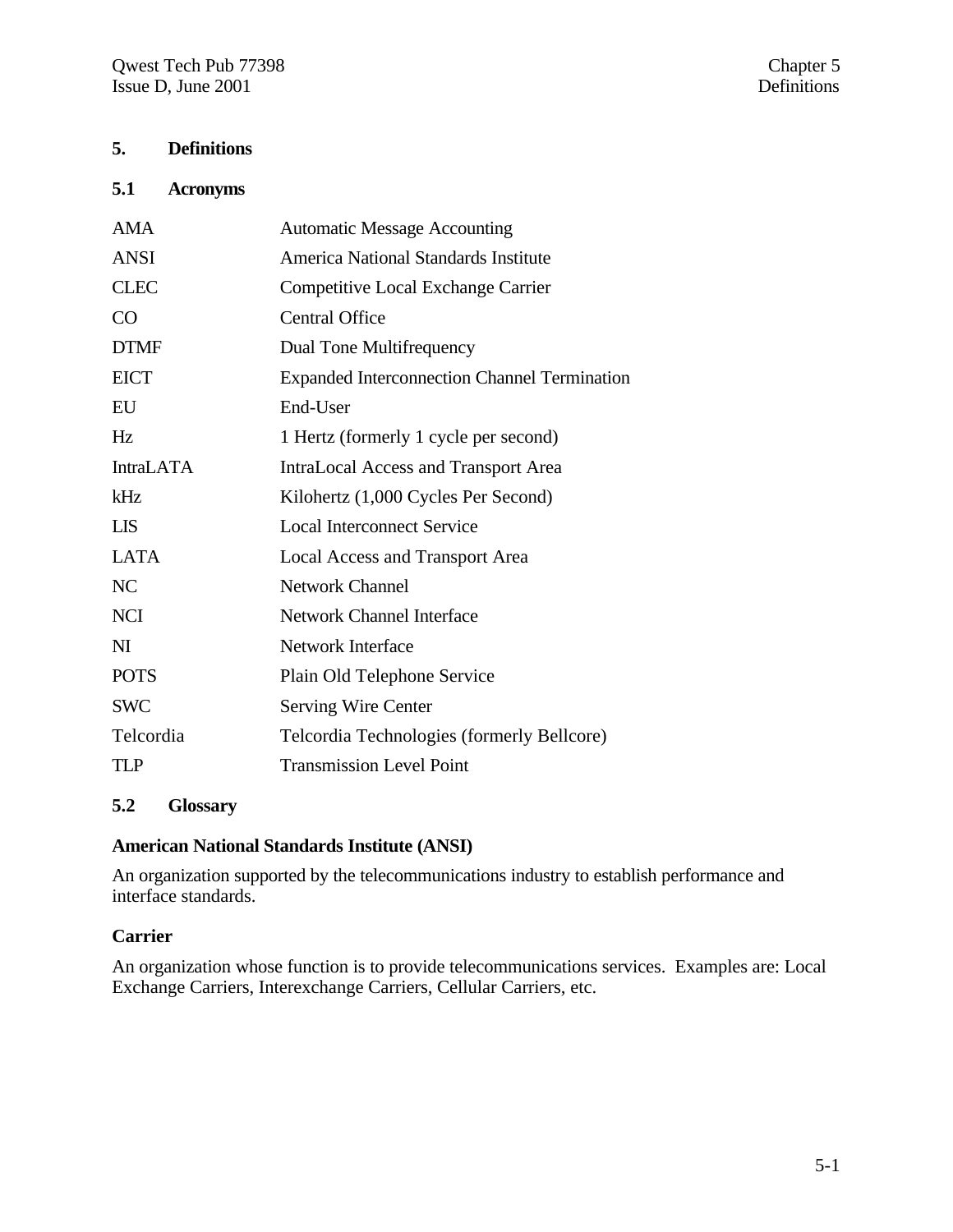# **Central Office (CO)**

A local switching system (or a portion thereof) and its associated equipment located at a wire center.

# **Channel**

An electrical or photonic, in the case of fiber optic based transmission systems, communications path between two or more points of termination.

# **Closed End**

The end of a switched service which transmits address signals.

# **Customers**

Denotes any individual, partnership or corporation who subscribes to the services provided by Qwest. Customers are divided into two distinct and separate categories: (1) carriers, who provide services for hire for others, and (2) End-Users, who request services only for their own use.

# **Dial Pulse (DP)**

A means of signaling consisting of regular momentary interruptions of a direct or alternating current path at the sending end in which the number or interruptions corresponds to the value of a digit or character. The interruptions are usually produced by a rotary telephone dial, but may be produced by a sender switching system.

#### **Dual tone Multifrequency Signaling (DTMF)**

A signaling method that employs signals consisting of two sinusoidal voice frequency components, one from a group of four low frequencies and the other from a group of four high frequencies.

# **End Office**

A designation of a Qwest switching system that occupies the lowest level of the public switched network hierarchy. It is the designation of a switching system that connects lines to lines, and lines to trunks (a local switching system).

# **End Office Switch**

The term "End Office Switch" denotes a Qwest switching system where local exchange services are terminated for purposes of interconnection to other exchange services or trunks. Included are Remote Switching modules and Remote Switching Systems served by a host office in a different wire center. See also "Local Switching System".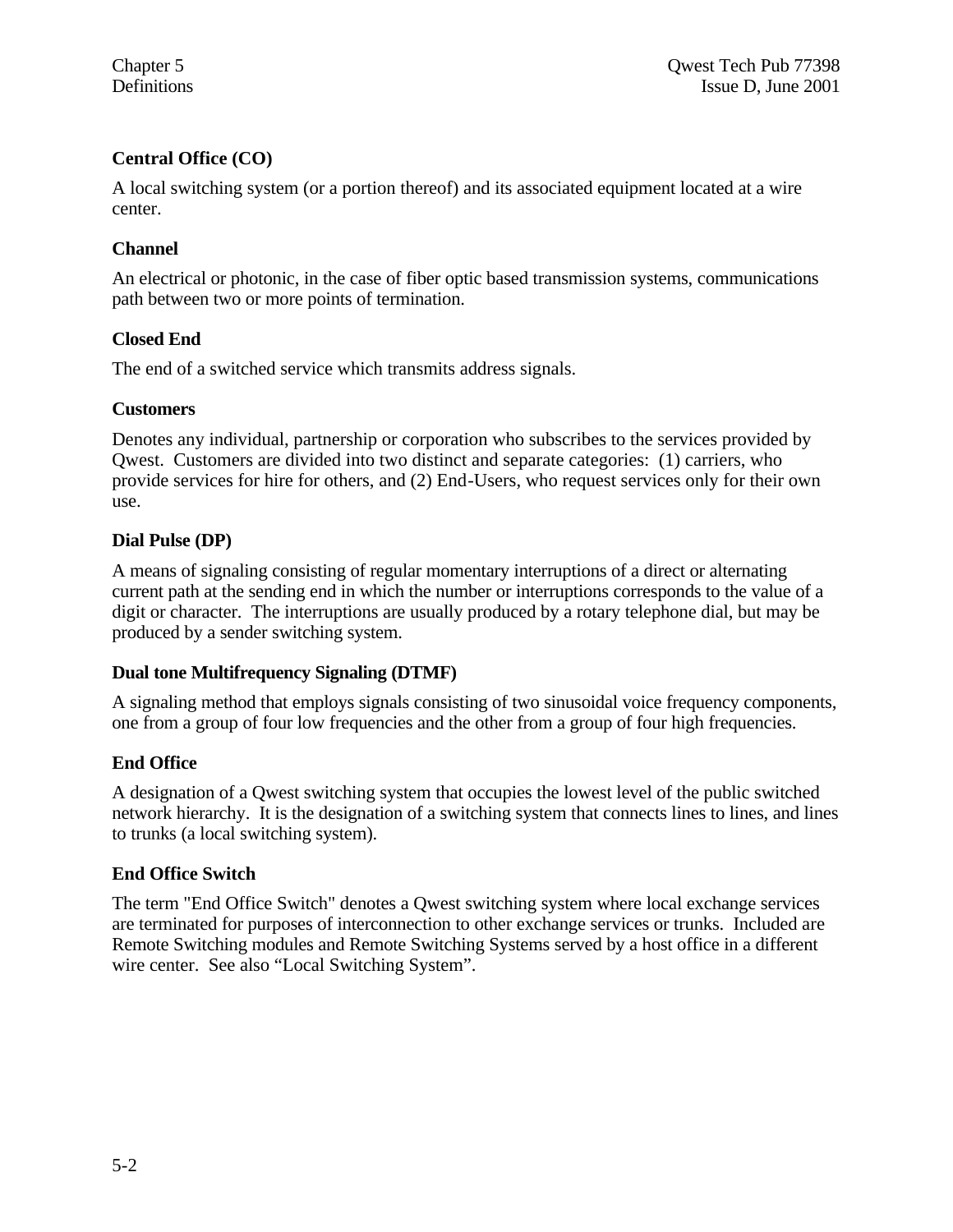# **End-User (EU)**

The term "End-User" denotes any customer of telecommunications service that is not a carrier, except that a carrier shall be deemed to be an "End-User" to the extent that such carrier uses a telecommunications service for administrative purposes without making such service available to others, directly or indirectly. The term is frequently used to denote the difference between a Carrier interface and an interface subject to unique regulatory requirements at non-Carrier customer premises (FCC Part 68, etc.)

# **Facilities**

Facilities are the transmission paths between the demarcation points serving customer locations, a demarcation point serving a customer location and a Qwest Central Office, or two Qwest offices.

# **Impedance**

The total opposition offered by an electric circuit to the flow of an alternating current of a single frequency. It is a combination of resistance and reactance and is measured in ohms.

# **Interconnectors**

Customers who have transmission equipment in a Qwest wire center through some type of collocation agreement for interconnection to Qwest's Private Line Transport or Switched Access Services, will be termed "Interconnectors."

# **Line-Side Connection**

Denotes a connection of a transmission path to the dial tone side of a switching system.

# **Local Access and Transport Area (LATA)**

A geographic area for the provision and administration of communications service. It encompasses designated exchanges that are grouped to serve common social, economic and other purposes.

# **Local Exchange Carrier (LEC)**

Any company or corporation engaged for hire in providing Access and intraLATA communications services.

# **Local Wire Center**

The Wire Center which normally provides service to a customer.

#### **Loop**

The facility which connects the Local Wire Center to the customer's location.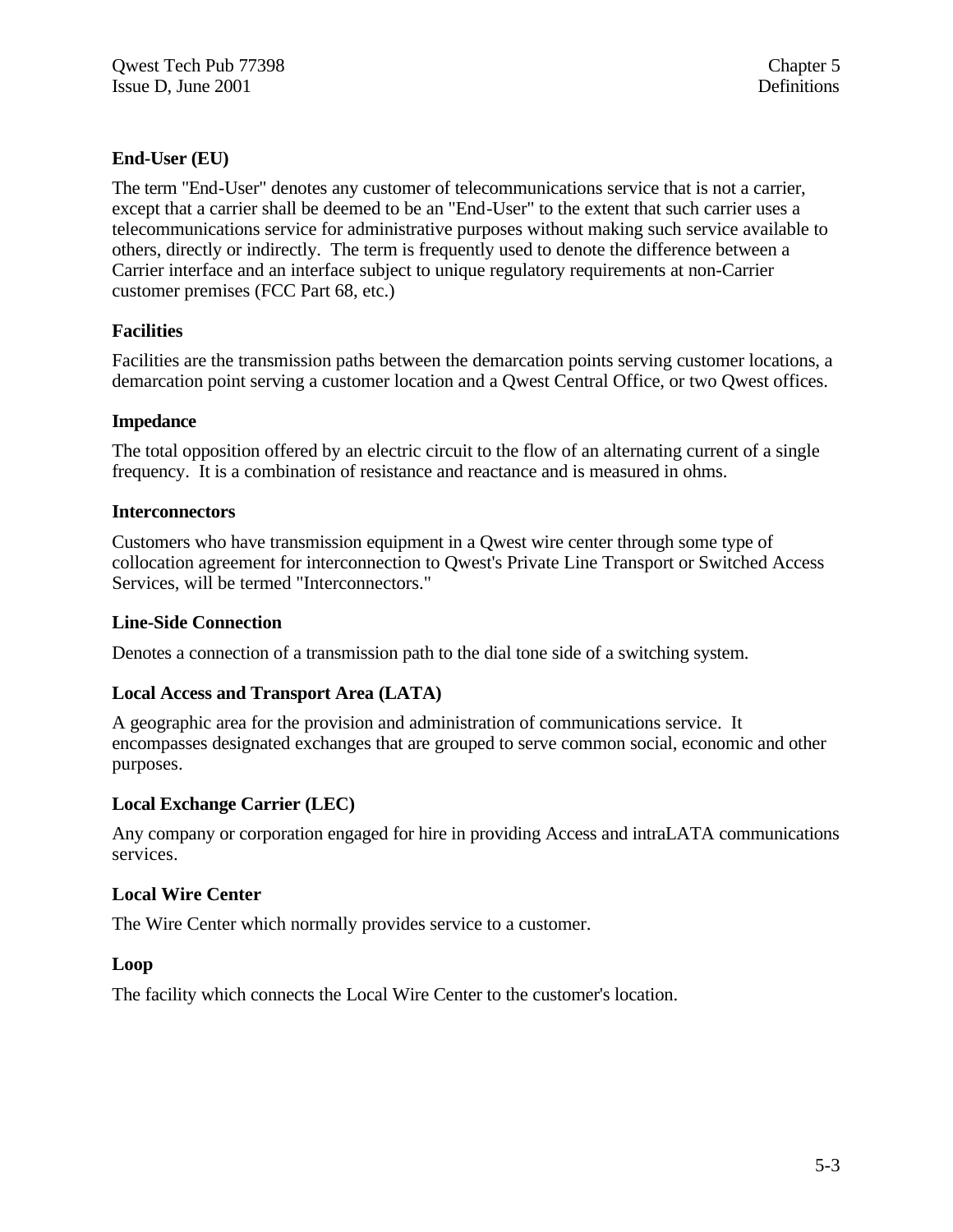# **Loop Signaling**

Loop signaling uses a DC path, or loop, to convey address and supervisory signaling information.

# **Network**

The interconnected telecommunications equipment and facilities.

# **Network Channel (NC) Code**

The Network Channel (NC) code is an encoded representation used to identify both switched and non-switched channel services. Included in this code set are customer options associated with individual channel services, or feature groups and other switched services.

# **Network Channel Interface (NCI) Code**

The Network Channel Interface (NCI) code is an encoded representation used to identify five (5) interface elements located at a Point of Termination (POT) at a central office or at the Network Interface at a customer location. The Interface code elements are: Total Conductors, Protocol, Impedance, Protocol Options, and Transmission Level Points (TLP). (At a digital interface, the TLP element of the NCI code is not used.)

# **Network Interface (NI)**

The point of demarcation on the customer's premises at which Qwest's responsibility for the provision of service ends.

# **Ohm**

The unit of electric resistance.

# **Off-Hook**

The supervisory state indicative of the active (in use) condition.

# **On-Hook**

The supervisory state indicative of the idle condition.

# **Open End**

The end of a switched service from which dial tone is drawn.

#### **Premises**

Denotes a building or portion(s) of a building occupied by a single customer or End-User either as a place of business or residence.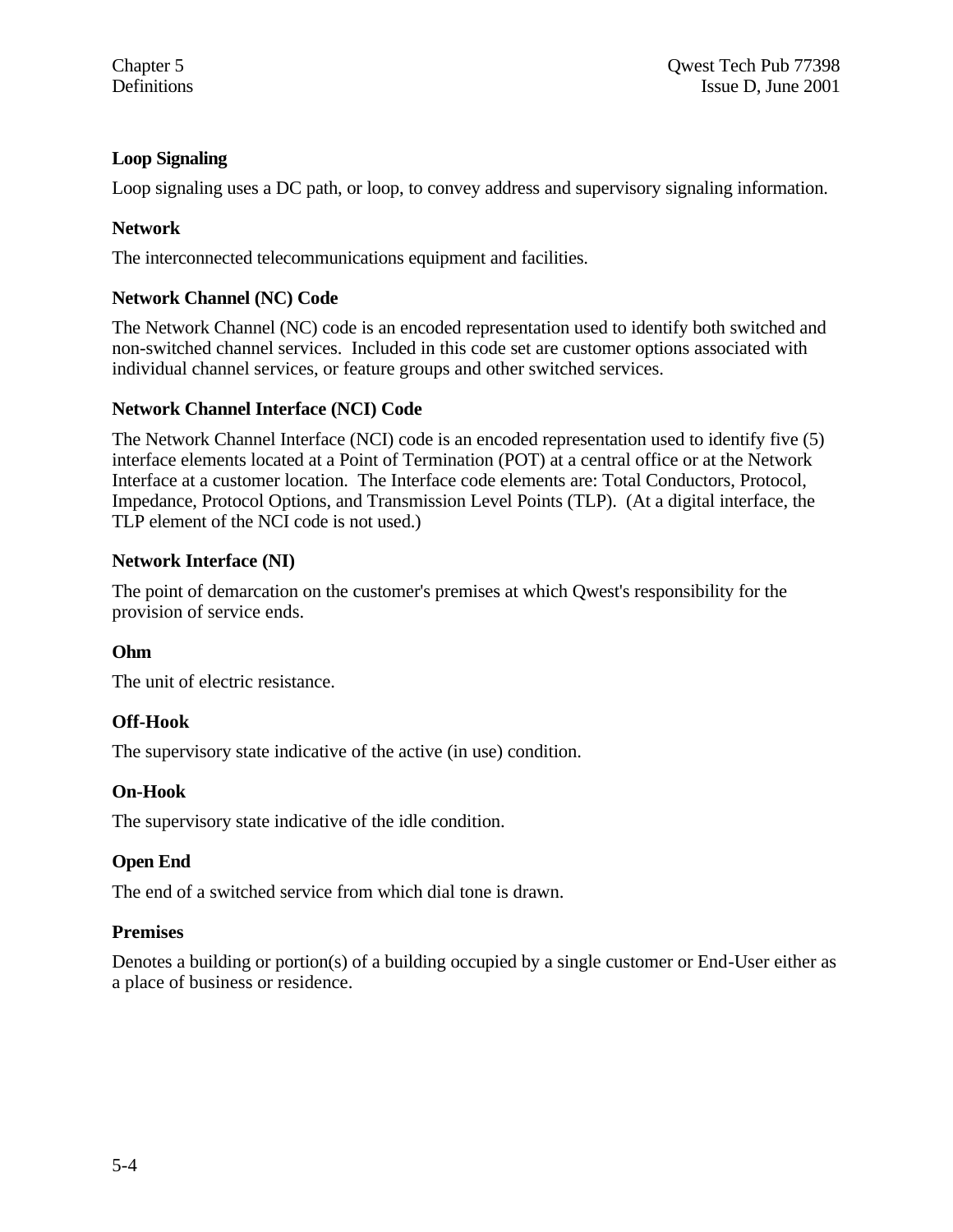# **Serving Wire Center**

The term "Serving Wire Center" denotes a Qwest Central Office from which dial tone for the local Exchange Service would normally be provided to the demarcation point on the property at which the customer is served.

# **Signaling**

The transmission of information to establish, monitor, or release connections and/or provide Network Control.

# **Stored Program Control (SPC)**

A switching system comprised of a set of instructions within computer memory specifying operations to be performed which expands the capability of the system to selectively route traffic.

#### **Transmission Level Point (TLP)**

A point in a transmission system at which the ratio, usually expressed in decibels, of the power of a test signal at that point to the power of the test signal at a reference point, is specified. For example, a zero transmission level point (0TLP) is an arbitrarily established point in a communication circuit to which all relative levels at other points in the circuit are referred.

#### **Transmission Path**

Denotes a path capable of transporting signals within the range of the service offering. A transmission path is comprised of physical or derived facilities consisting of any form or configuration of plant typically used in the telecommunications industry.

# **Voice Band**

Relating to the frequency spectrum from 300 to 3000 Hz.

#### **Wire Center**

A building in which one or more central offices, used for the provision of local exchange services, are located.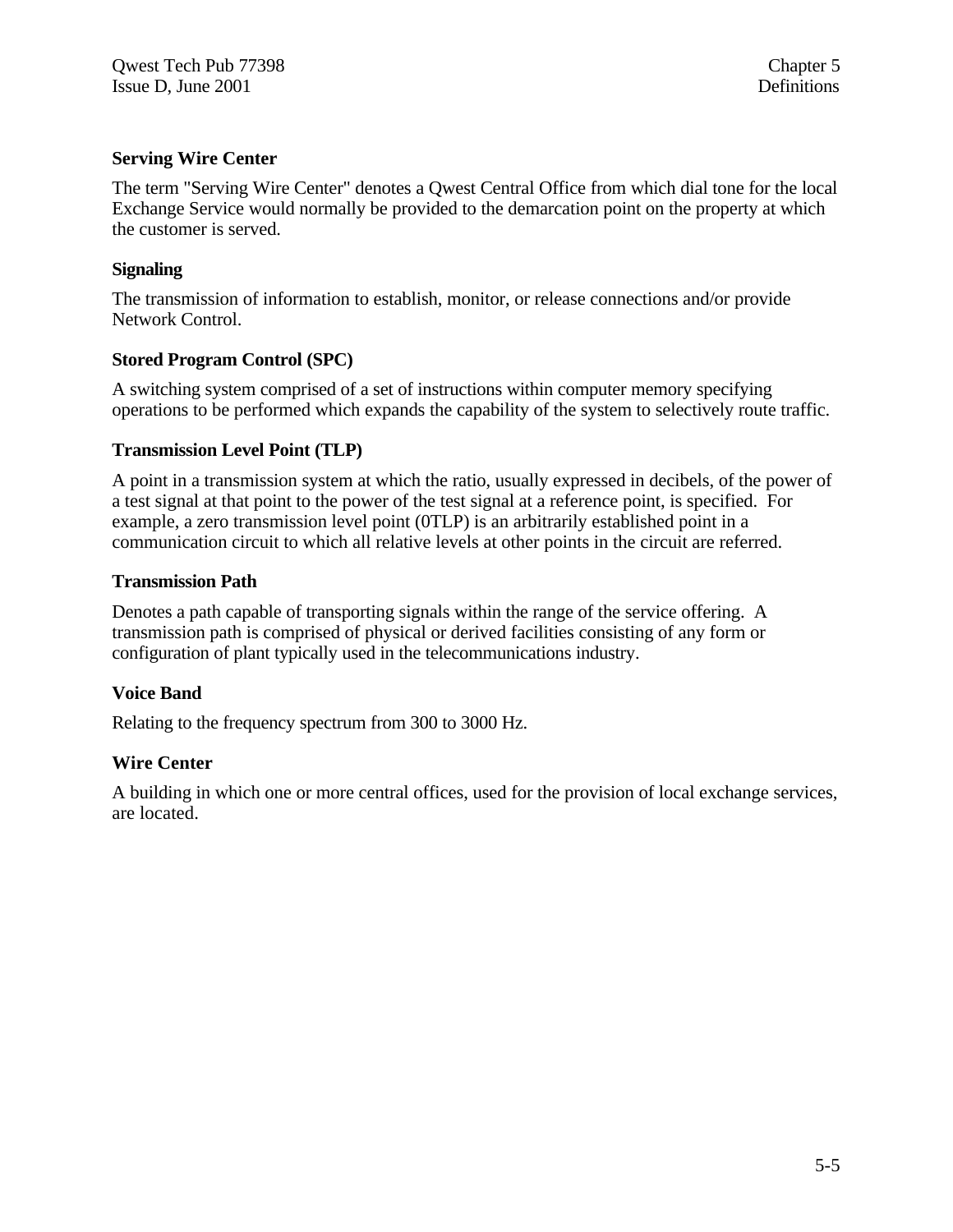# **Chapter and Section Page**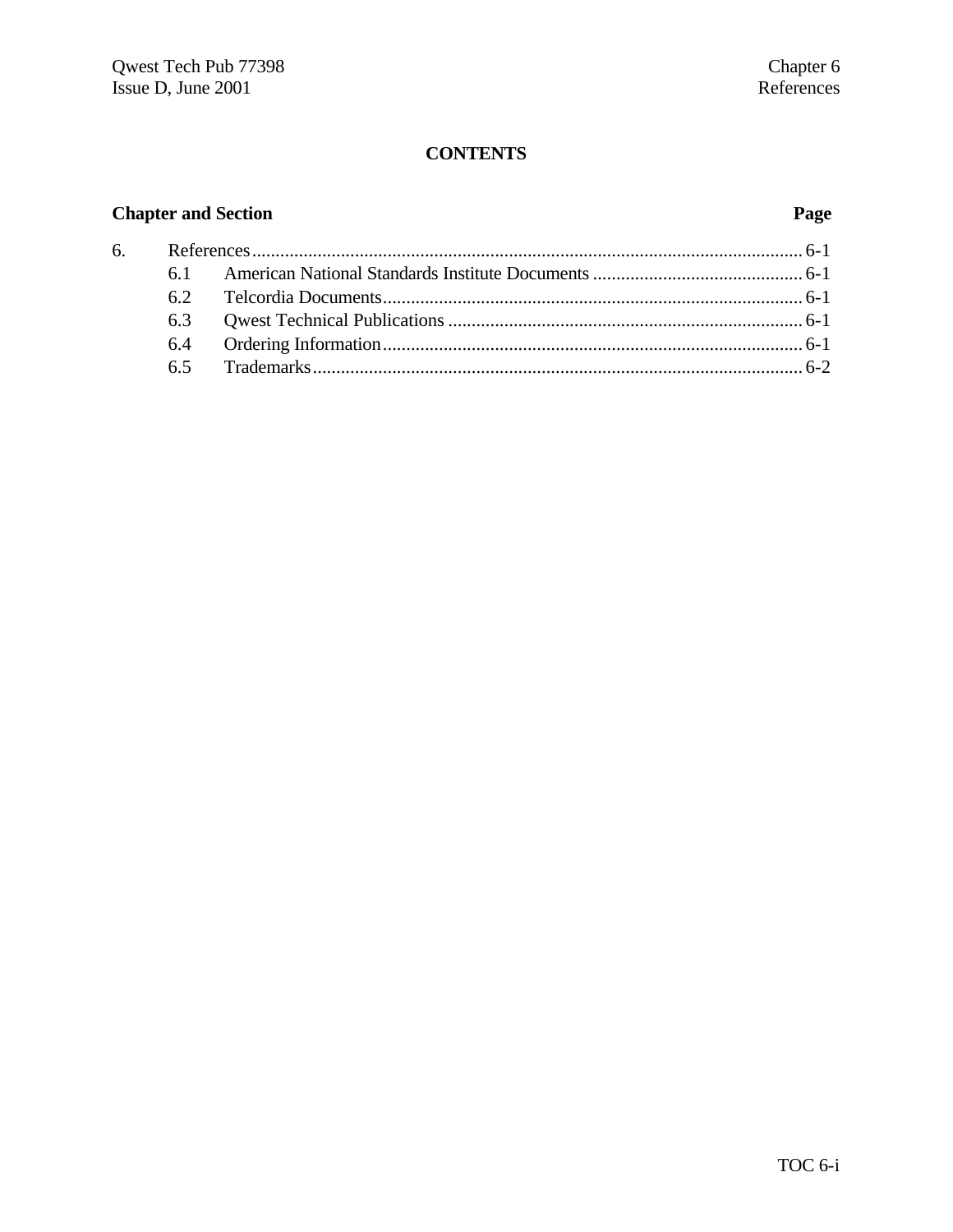#### **6. References**

#### **6.1 American National Standards Institute Documents**

ANSI T1.223-1991 *Information Interchange — Structure and Representation of Network Channel (NC) and Network Channel Interface (NCI) Codes for the North American Telecommunications System.*

#### **6.2 Telcordia Documents**

- GR-499-CORE *Transport Systems Generic Requirements (TSGR): Common Requirements*, Issue 1, December 1995.
- SR-STS-000307 *NC/NCI Code Dictionary.* Issue 8, April 1997 (issued yearly).

#### **6.3 Qwest Technical Publications**

PUB 77200 *Qwest DS1 Service and Qwest DS1 Rate Synchronization Service.* Issue E, December 1998.

PUB 77375 *1.544 Mbit/s Channel Interfaces.* Issue D, October 1995.

#### **6.4 Ordering Information**

All documents are subject to change and their citation in this document reflects the most current information available at the time of printing. Readers are advised to check status and availability of all documents.

Those who are not Qwest employees may order;

American National Standards Institute (ANSI) documents from:

American National Standards Institute Attn: Customer Service 11 West 42nd Street New York, NY 10036 Phone: (212) 642-4900 Fax: (212) 302-1286

ANSI has a catalog available which describes their publications.

Telcordia documents from:

Telcordia Customer Relations 8 Corporate Place, PYA 3A-184 Piscataway, NJ 08854-4156 Fax: (908) 336-2559 Phone: (800) 521-CORE (2673) (U.S. and Canada) Phone: (908) 699-5800 (Others)